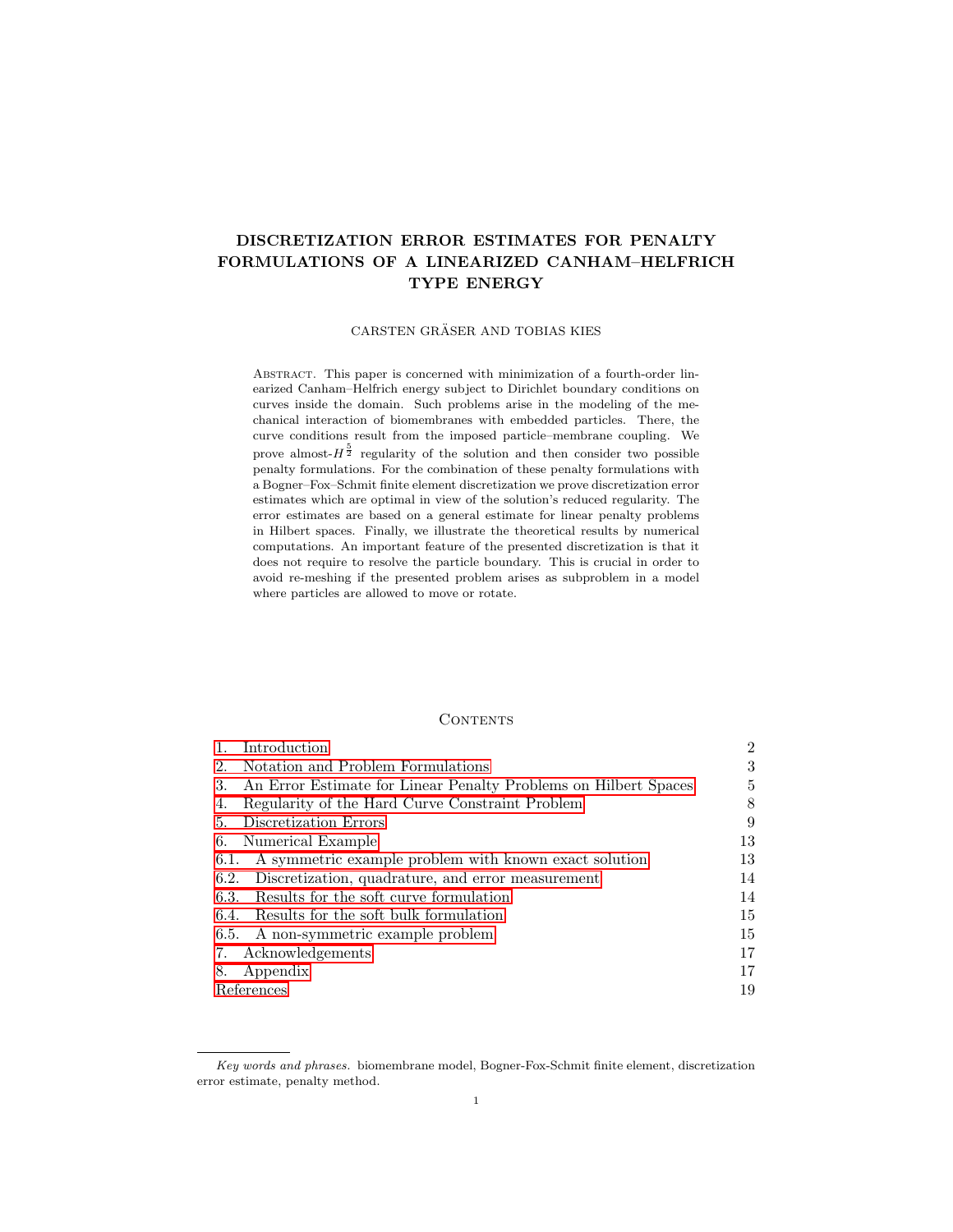#### <span id="page-1-0"></span> $2 \overline{\text{GRÄSER AND KIES}}$

### 1. INTRODUCTION

A standard model for the behavior of biomembranes on a macroscale is the Canham–Helfrich model which describes a biological membrane mathematically as a hypersurface  $\mathcal{M} \subseteq \mathbb{R}^3$  minimizing the Canham–Helfrich energy

$$
\mathcal{J}_{CHS}(\mathcal{M}) = \int_{\mathcal{M}} \frac{1}{2} \kappa H^2 + \kappa_G K + \sigma \, d\mathcal{H}^2.
$$

Here H and K are the mean and Gaussian curvature of M, the coefficients  $\kappa > 0$ and  $\kappa_G \geq 0$  are the corresponding bending rigidities, and  $\sigma \geq 0$  is the membrane's surface tension. Under the assumption that the membrane is "almost flat" one can justify a geometric linearization of this functional for a membrane patch, leading to the so called Monge–gauge approximation

$$
\mathcal{J}_{\Omega}(u) = \int_{\Omega} \frac{1}{2} \kappa (\Delta u)^2 + \frac{1}{2} \sigma |\nabla u|^2 \, \mathrm{d}x
$$

of the Canham–Helfrich energy. Here, the membrane patch is considered to be the graph  $\mathcal{M} = \{(x, u(x) \mid x \in \Omega\} \text{ of a function } u: \Omega \to \mathbb{R} \text{ over some reference domain }\}$  $\Omega \subseteq \mathbb{R}^2$ .

A variety of hybrid models for the coupling of embedded particles to the membrane has been considered. These hybrid models are based on a continuous surface description of the membrane while particles are described by discrete entities (see, e.g.,  $[3, 8, 9, 12, 17]$  $[3, 8, 9, 12, 17]$  $[3, 8, 9, 12, 17]$  $[3, 8, 9, 12, 17]$  $[3, 8, 9, 12, 17]$ . For an overview on hybrid models we refer to  $[10]$  and the references cited therein. In the present paper we consider coupling conditions imposed on the particle boundaries and follow the notation introduced in [\[10\]](#page-19-4). There the reference domain  $\Omega$  is split into the membrane's domain  $\Omega_B \subseteq \Omega$  and the particles' domain  $B = \Omega \setminus \Omega_B$ . The model introduces membrane–particle interactions by functions which prescribe the membrane's height profile and slope on the interface  $\Gamma := \partial \Omega_B \cap \partial B$ . Altogether this yields an energy minimization problem subject to Dirichlet boundary conditions on Γ.

The present paper introduces and analyzes a discretization based on a penalty formulation for the corresponding boundary value problem that avoids the resolution of particle boundaries. The reason for considering penalized boundary conditions is the following: Since a biological membrane behaves like a fluid in tangential directions, particles can in principle move and rotate in plane. Any model simulating moving particles and any method computing optimal particle positions will thus have to solve multiple problems with varying particle positions. If the particle boundaries would have to be resolved this would require mesh-deformation or remeshing which can be computationally quite expensive. An alternative is to replace the strict boundary conditions by adequate penalty terms that can be formulated without having to resolve the boundary. One such penalty approach has been introduced in [\[10\]](#page-19-4) and is called soft curve formulation. A novel second formulation in this paper will be the soft bulk formulation. Both penalty problems will be defined later on.

Our goal is to derive discretization error estimates for those penalty problems. For second order equations such estimates are well known, see for example [\[2\]](#page-18-2), [\[4\]](#page-18-3) and [\[15\]](#page-19-5). It turns out that the fourth order problems that we are interested in can be treated sufficiently well using a simple general framework for penalty problems in Hilbert spaces. This is mostly due to the fact that the regularity of our solutions is rather limited in first place and so we can use rather simple estimates to still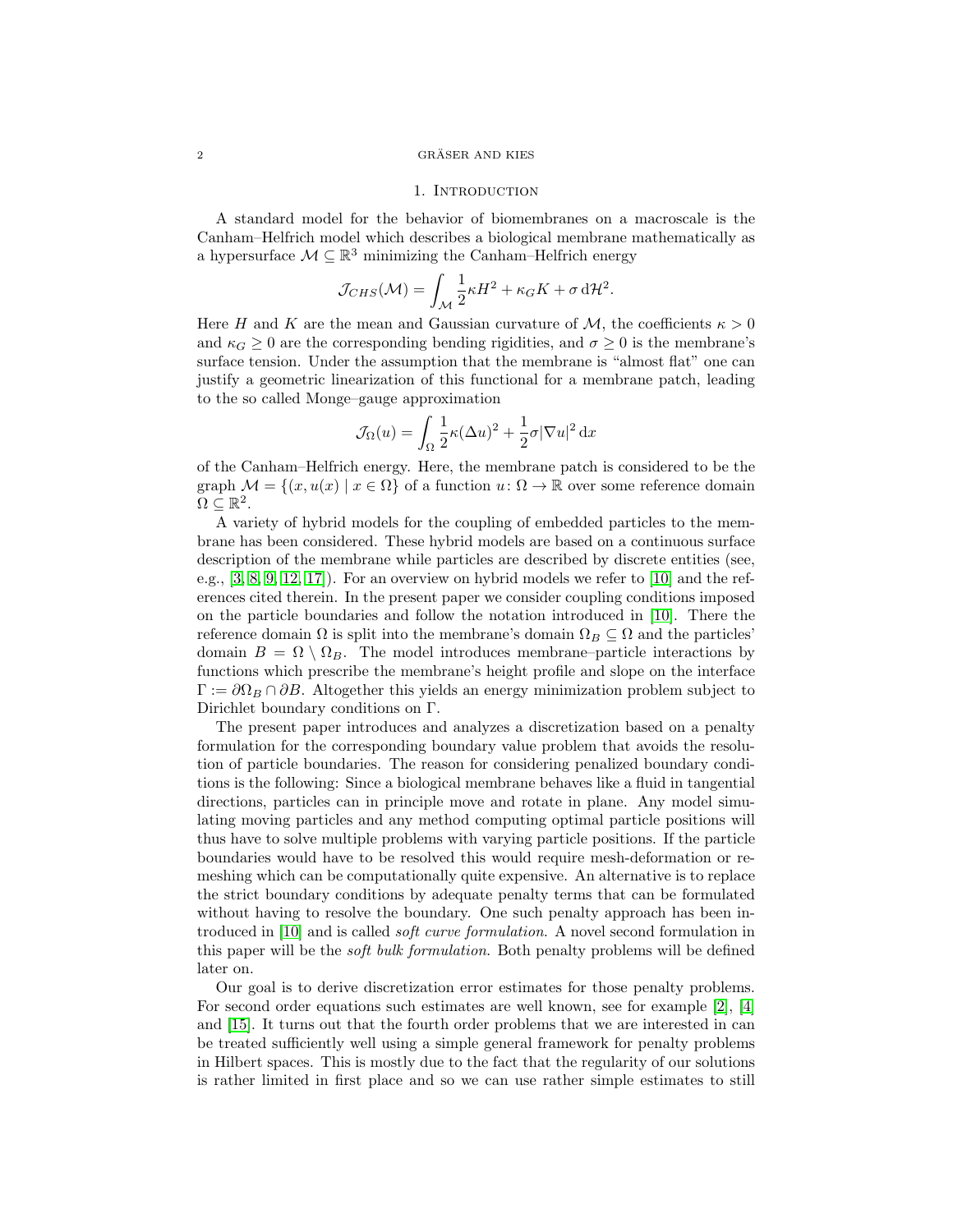obtain optimal rates of convergence. Thanks to the abstract formulations we get as a byproduct a general error theory for finite element penalty problems with low regularity.

The paper is structured as follows: In Section [2](#page-2-0) we introduce the notations and problem formulations that are used throughout this paper. Section [3](#page-4-0) is devoted to an abstract error result for linear penalty approximations on Hilbert spaces. As a foundation for the application of this result to the problem at hand we then discuss regularity of solutions in Section [4.](#page-7-0) There we prove that a solution of the original problem lies in  $H^{\frac{5}{2}-\delta}(\Omega)$  for all  $\delta > 0$ . In Section [5](#page-8-0) we combine the regularity with the developed abstract results to show the optimal (in view of the restricted regularity) convergence rate  $O(h^{1/2-\delta})$  for a discretization with Bogner–Fox–Schmit finite elements. Finally, Section [6](#page-12-0) illustrates our results by numerical examples that reproduce our theoretical findings.

## 2. Notation and Problem Formulations

<span id="page-2-0"></span>We consider a membrane with k embedded particles. To this end let  $\Omega \subset \mathbb{R}^2$  a bounded reference domain with Lipschitz boundary  $\partial\Omega$  and  $B_i \subset \Omega$ ,  $i = 1, ..., k$ the area occupied by the *i*-th particle. For simplicity we assume that the  $B_i$  are closed, nonempty, connected, and pairwise disjoint. Furthermore we require that each particle  $B_i$  has a  $C^{1,1}$ -boundary. By  $B = \bigcup_{i=1}^k B_i$  and  $\Omega_B = \Omega \setminus B$  we denote the area occupied by the particles and the membrane, respectively. Since the  $B_i$ are closed and disjoint the total membrane–particle interface is given by

$$
\Gamma = \bigcup_{i=1}^{n} \partial B_i = \partial \Omega_B \setminus \partial \Omega = \partial \Omega_B \cap B.
$$

For simplicity we consider the space

$$
H = \{ v \in H^{2}(\Omega_{B}) \mid v|_{\partial \Omega} = \partial_{\nu} v|_{\partial \Omega} = 0 \}
$$

with homogeneous Dirichlet boundary conditions on the boundary of  $\partial\Omega$ . Notice that we can treat Navier and periodic boundary conditions on  $\partial\Omega$  using the same techniques (cf. [\[10\]](#page-19-4)).

We assume that the membrane–particle interaction is governed by boundary conditions on the interface. More precisely, each particle  $B_i$  enforces a height profile given by  $f_1^i: \partial B_i \to \mathbb{R}$  and a slope given by  $f_2^i: \partial B_i \to \mathbb{R}$  to the membrane on its boundary  $\partial B_i$ . I.e. we consider boundary values

<span id="page-2-3"></span>(2.1) 
$$
u|_{\partial B_i} = f_1^i + \gamma^i, \qquad \partial_\nu u|_{\partial B_i} = f_2^i
$$

<sub>k</sub>

where  $\nu$  is the unit outward normal to  $\partial\Omega_B$  and the parameter  $\gamma^i \in \mathbb{R}$  is allowed to vary freely in order to factor out the average height on  $\partial B_i$ . This is necessary because we only want to prescribe the height profile, while the absolute or average height is not fixed. For the following we collect all such boundary data in a function  $f = (f_1, f_2) = \sum_{i=1}^k f^i \colon \Gamma \to \mathbb{R}^2$  where  $f^i = (f_1^i, f_2^i) \colon \partial B_i \to \mathbb{R}^2$  is extended by zero to the whole of Γ. Using this notation we consider the minimization problem:

<span id="page-2-1"></span>**Problem 2.1.** Find  $u \in H$  and  $\gamma \in \mathbb{R}^k$  minimizing  $\mathcal{J}_{\Omega_B}(u)$  subject to

<span id="page-2-2"></span>(2.2) 
$$
u|_{\Gamma} = f_1 + \sum_{i=1}^k \gamma_i \eta_i, \qquad \partial_{\nu} u|_{\Gamma} = f_2.
$$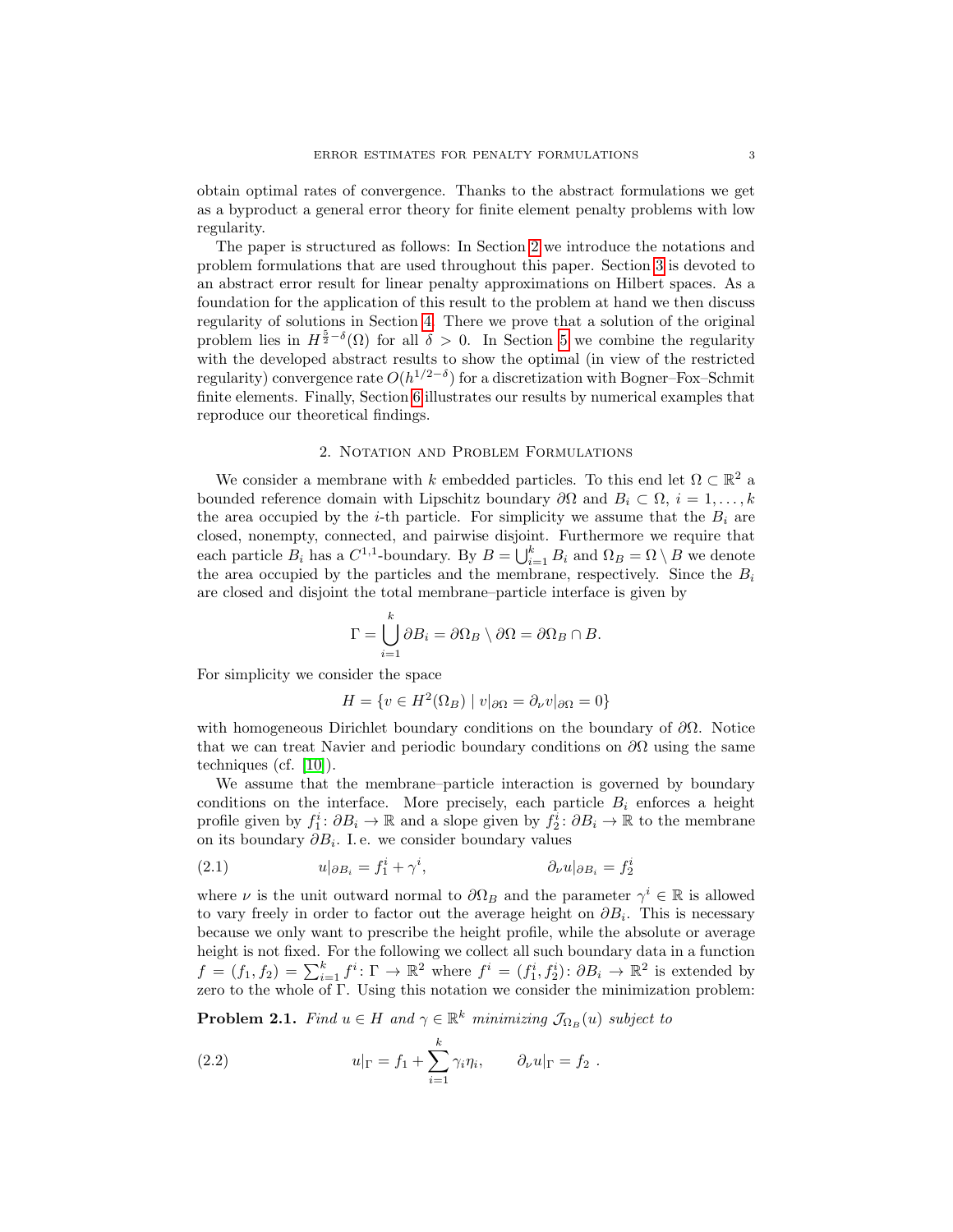#### $4 \overline{\text{GRÄSER AND KIES}}$

Notice that the effect of the free parameter  $\gamma_i$  is localized to  $\partial B_i$  via the use of the indicator function  $\eta_i := \chi_{\partial B_i} \in L^2(\Gamma)$  which is one on  $\partial B_i$  but vanishes on all  $\partial B_j$ ,  $j \neq i$ . In view of the trace theorem we from now on assume that  $f = (f_1, f_2) \in H^{\frac{3}{2}}(\Gamma) \times H^{\frac{1}{2}}(\Gamma)$ . Under this assumption it is known that Problem [2.1](#page-2-1) admits a unique solution by application of Lax–Milgram's theorem [\[10\]](#page-19-4).

It is in fact possible to simplify this problem formulation. For this purpose we make use of the trace operator  $T_{\Gamma} = (T_{\Gamma}^1, T_{\Gamma}^2)$ 

$$
T_{\Gamma}: H^2(\Omega) \to H^{\frac{3}{2}}(\Gamma) \times H^{\frac{1}{2}}(\Gamma), \qquad T_{\Gamma}(v) = (v|_{\Gamma}, \partial_{\nu}v|_{\Gamma}).
$$

This operator is well-defined, continuous, surjective and admits a continuous right-inverse (see e.g. [\[11,](#page-19-6) Theorem 1.5.1.2]). Note that we can also view  $T_{\Gamma}$  as a trace operator for  $H^2(\Omega_B)$  due to our regularity assumptions on Γ. In order to simplify the notation for boundary values up to the average height in [\(2.2\)](#page-2-2) we furthermore introduce the projection operator

$$
P_{\Gamma}: H^{\frac{3}{2}}(\Gamma) \times H^{\frac{1}{2}}(\Gamma) \longrightarrow H^{\frac{3}{2}}(\Gamma) \times H^{\frac{1}{2}}(\Gamma)
$$

defined by  $P_{\Gamma}(v_1, v_2) = (P_{\Gamma}^1(v_1), P_{\Gamma}^2(v_2))$  where

$$
P_{\Gamma}^{1}(v) = v - \sum_{i=1}^{k} |\partial B_{i}|^{-1} \int_{\partial B_{i}} v \, d\sigma = v - \sum_{i=1}^{k} \frac{(v, \eta_{i})_{L^{2}(\Gamma)}}{(\eta_{i}, \eta_{i})_{L^{2}(\Gamma)}} \eta_{i}, \qquad P_{\Gamma}^{2}(v) = v.
$$

Using this operator we can formulate the boundary conditions [\(2.2\)](#page-2-2) as  $P_{\Gamma}(T_{\Gamma}u$  $f$ ) = 0 which gives rise to the space of admissible functions defined by

 $V_f := \{ v \in H_0^2(\Omega) \mid P_{\Gamma}(T_{\Gamma}v - f) = 0 \}$ 

and the corresponding minimization problem:

<span id="page-3-0"></span>**Problem 2.2.** Find  $u \in V_f$  minimizing  $\mathcal{J}_{\Omega}(u)$ .

Notice that Problem [2.2](#page-3-0) differs from Problem [2.1](#page-2-1) not only due to the different notation for the boundary conditions on Γ, but also because it minimizes  $J_{\Omega}$  for functions defined on the whole of  $\Omega$  and not just on  $\Omega_B$ . However, the following result from [\[10\]](#page-19-4) shows that a solution of Problem [2.2](#page-3-0) also immediately yields a solution to Problem [2.1.](#page-2-1)

**Proposition 2.3.** Let  $u \in H_0^2(\Omega)$  be the solution of Problem [2.2.](#page-3-0) Define  $\gamma_i =$  $|\partial B_i|^{-1}(u - f_1, \eta_i)_{L^2(\Gamma)}$  for  $i = 1, ..., k$ . Then  $(u|_{\Omega_B}, \gamma)$  is the solution of Problem [2.1.](#page-2-1)

While Problem [2.2](#page-3-0) allows for variable height of particles, the full problem considered in [\[10\]](#page-19-4) has additional degrees of freedom. This is due to the fact that particles can move and rotate in the plane of the fluid membrane. To avoid mesh-deformation or re-meshing whenever particle positions change we will in the following drop the hard constraints at the particle boundaries in favor of a penalized approach. Replacing the hard curve constraints by penalty terms in the energy functional leads to:

<span id="page-3-1"></span>**Problem 2.4.** Find  $u_{\varepsilon} \in H_0^2(\Omega)$  minimizing

$$
\mathcal{J}_{\Omega}(u_{\varepsilon}) + \sum_{i=1}^{2} \frac{1}{\varepsilon_{i}} \| P_{\Gamma}^{i}(T_{\Gamma}^{i} u_{\varepsilon} - f_{i}) \|_{L^{2}(\Gamma)}^{2}.
$$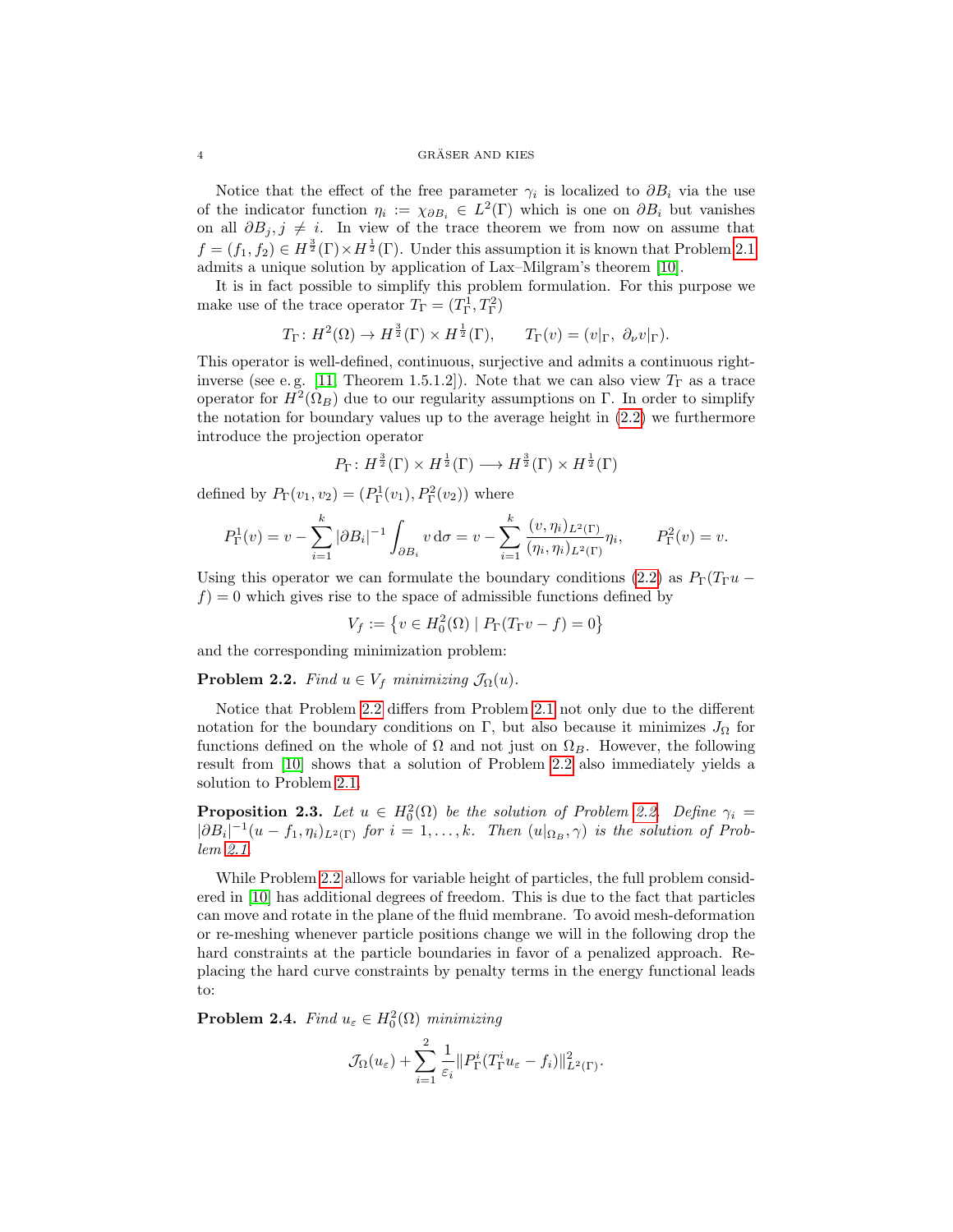This formulation is more favorable than Problem [2.2](#page-3-0) in so far as it admits a straightforward conforming finite element discretization without re-meshing in case of variable particle positions.

At this point we want to mention an alternative penalty formulation which is based on the idea that, for known shapes  $B_i$ , the solution  $u|_B$  could be computed a-priori up to a constant per component  $B_i$ . We define the restriction operator

$$
T_B: H^2(\Omega) \longrightarrow H^2(B), \qquad T_B(v) = v|_B.
$$

Analogously to the curve constraint formulation we introduce the associated projection operator

$$
P_B: H^2(B) \longrightarrow H^2(B),
$$
  $P_B(v) = v - \sum_{i=1}^k \frac{(v, \psi_i)_{H^s(B)}}{(\psi_i, \psi_i)_{H^s(B)}} \psi_i,$ 

for  $\psi_i := \chi_{B_i}$  and some fixed  $s \in [0,2]$ . Using this notation the bulk constrained problem reads:

# <span id="page-4-1"></span>**Problem 2.5.** Find  $u \in H_0^2(\Omega)$  minimizing  $\mathcal{J}_{\Omega}(u)$  subject to

$$
P_B T_B u = P_B T_B u|_B.
$$

One quickly verifies that the solutions of Problem [2.2](#page-3-0) and Problem [2.5](#page-4-1) coincide. Analogously to Problem [2.4](#page-3-1) a penalty formulation of Problem [2.5](#page-4-1) is given by:

<span id="page-4-3"></span>**Problem 2.6.** Find  $u_{\varepsilon} \in H_0^2(\Omega)$  and minimizing

$$
\mathcal{J}_{\Omega}(u_{\varepsilon}) + \frac{1}{\varepsilon} \| P_B T_B (u_{\varepsilon} - u|_B) \|_{H^s(B)}^2.
$$

While the penalized formulations are more flexible in the sense that the domain  $\Omega_B$  does not have to be resolved for discretization, one will be faced with the problem of balancing the penalty parameter and discretization errors. To this end we will first develop an abstract error estimate for penalized problems and then analyze the regularity of the solution of the hard constrained Problem [2.2.](#page-3-0) Using a suitable regularity result later allows to derive optimal h-dependent values of  $\varepsilon_i$ for a discretization with mesh size h.

## <span id="page-4-0"></span>3. An Error Estimate for Linear Penalty Problems on Hilbert Spaces

In this section we derive an abstract energy error estimate for penalized discretizations of linearly constrained problems in a Hilbert space setting. Let H be a Hilbert space and  $U_0 \subset H$  a closed subspace. We consider the affine closed subspace  $U = U_0 + u_0 \subseteq H$  of H for some given  $u_0 \in H$ . In addition, let  $a: H \times H \to \mathbb{R}$  be a symmetric positive semi-definite bounded bilinear form and  $\ell : H \to \mathbb{R}$  a bounded linear form on H. We furthermore assume that  $a(\cdot, \cdot)$  is coercive on  $U_0$ . In this setting we consider the affine constrained minimization problem:

<span id="page-4-2"></span>**Problem 3.1.** Find  $u \in U$  minimizing

$$
\frac{1}{2}a(u,u)-\ell(u).
$$

Application of Lax–Milgram's theorem yields the existence of a unique solution  $u \in U$  of Problem [3.1](#page-4-2) characterized by the variational equation

(3.1) 
$$
a(u, v) = \ell(v) \qquad \forall v \in U_0.
$$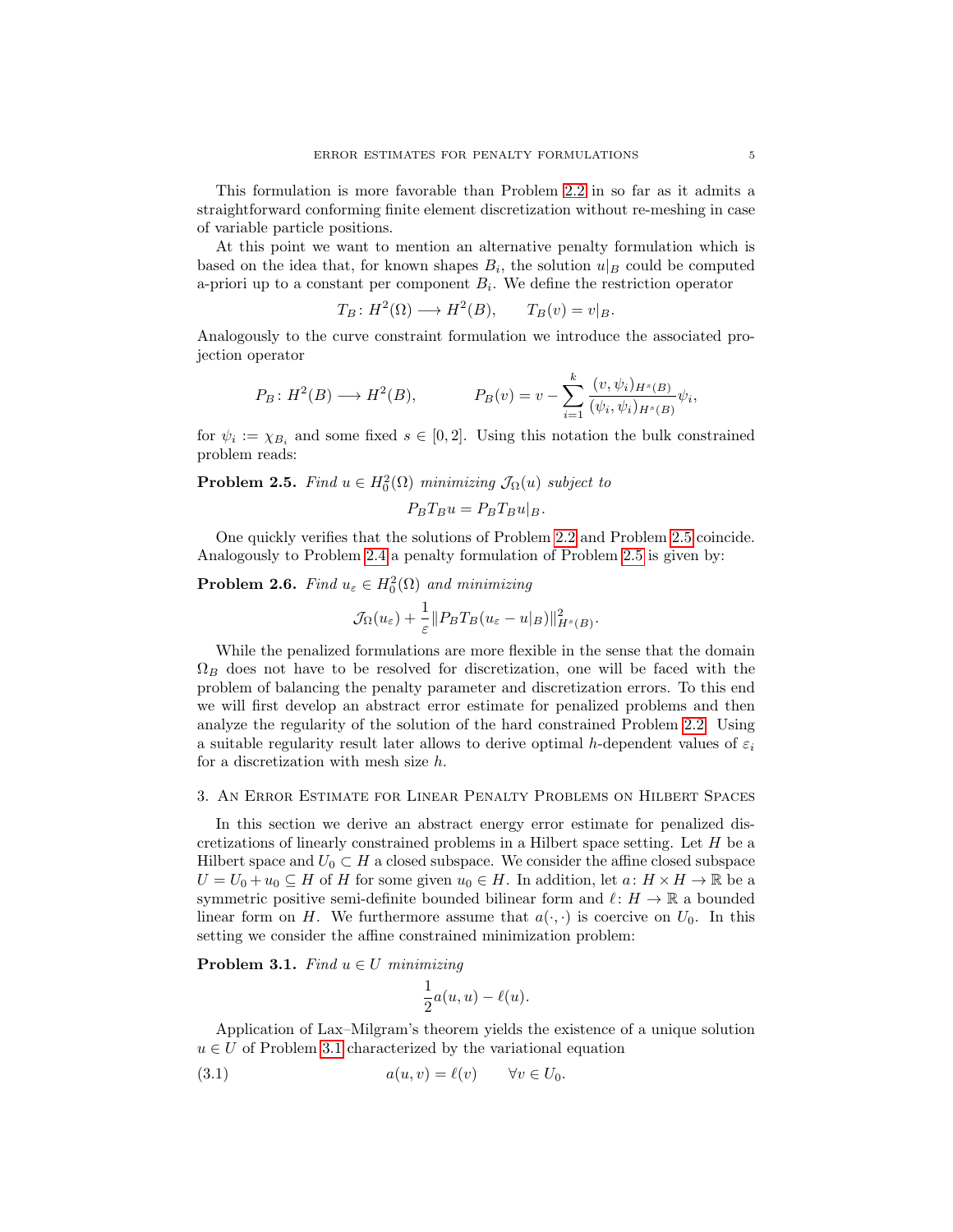## $6$   $\,$  GRÄSER AND KIES  $\,$

Now let us assume that we want to approximate this problem by a penalty formulation over some closed linear subspace  $X \subseteq H$  with  $m \in \mathbb{N}$  penalty terms. Those penalty terms shall be given by symmetric positive semi-definite bounded bilinear forms  $b_i: H \times H \to \mathbb{R}$  and penalty parameters  $\varepsilon_i > 0$ . Denoting by  $||v||_c := \sqrt{c(v, v)}$  the semi-norm induced by a symmetric positive semi-definite bilinear form  $c(\cdot, \cdot)$  on H the penalized problem reads:

<span id="page-5-0"></span>**Problem 3.2.** Find  $u_{\varepsilon}^X \in X$  minimizing

$$
\frac{1}{2}a(u_{\varepsilon}^X,u_{\varepsilon}^X)-\ell(u_{\varepsilon}^X)+\sum_{i=1}^m\frac{1}{2\varepsilon_i}\|u_{\varepsilon}^X-u\|_{b_i}^2.
$$

For the sake of convenience we write

$$
a_{\varepsilon}(\cdot,\cdot)=a(\cdot,\cdot)+\sum_{i=1}^m\frac{1}{\varepsilon_i}b_i(\cdot,\cdot),\qquad \ell_{\varepsilon}(\cdot)=\ell(\cdot)+\sum_{i=1}^m\frac{1}{\varepsilon_i}b_i(u,\cdot)
$$

for  $\varepsilon = (\varepsilon_i)_{i=1,\dots,m} \in \mathbb{R}^m_+ = (0,\infty)^m$ . We require that  $a_1(\cdot,\cdot)$  is coercive on X, such that  $a_{\varepsilon}(\cdot,\cdot)$  is also coercive for all  $\varepsilon \in (0,1]^m$ . Under these assumptions Lax–Milgram's theorem implies existence of a unique solution  $u_{\varepsilon}^X \in X$  for any  $\varepsilon \in (0,1]^m$ , characterized by the variational equation

<span id="page-5-1"></span>(3.2) 
$$
a_{\varepsilon}(u_{\varepsilon}^X, v) = \ell_{\varepsilon}(v) \qquad \forall v \in X.
$$

The following result states a Céa-type estimate for the error  $u - u_{\varepsilon}^X$  resulting from penalization and discretization in X.

<span id="page-5-4"></span>**Theorem 3.3.** For the solution  $u \in U$  of Problem [3.1](#page-4-2) suppose there exist constants  $c_i > 0$  for  $i = 1, \ldots, m$  such that

<span id="page-5-5"></span>(3.3) 
$$
|a(u, v) - \ell(v)| \leq \sum_{i=1}^{m} c_i \|v\|_{b_i} \quad \forall v \in X.
$$

Then the error for the solution  $u_{\varepsilon}^X$  of Problem [3.2](#page-5-0) can be bounded by

(3.4) 
$$
||u - u_{\varepsilon}^{X}||_{a_{\varepsilon}}^{2} \leq 3 \inf_{v \in X} \left( ||u - v||_{a_{\varepsilon}}^{2} + \sum_{i=1}^{m} \varepsilon_{i} c_{i}^{2} \right).
$$

*Proof.* Let  $e = u - u_{\varepsilon}^X$ . Then we get

<span id="page-5-3"></span>(3.5) 
$$
||e||_{a_{\varepsilon}}^2 = a_{\varepsilon}(e, e) = a_{\varepsilon}(e, u - v) + a_{\varepsilon}(e, v - u_{\varepsilon}^X)
$$

for all  $v \in X$ . Using Young's inequality we can bound the first term by

<span id="page-5-2"></span>(3.6) 
$$
a_{\varepsilon}(e, u - v) \leq ||e||_{a_{\varepsilon}} ||u - v||_{a_{\varepsilon}} \leq \frac{1}{4} ||e||_{a_{\varepsilon}}^2 + ||u - v||_{a_{\varepsilon}}^2.
$$

Subtracting  $(3.2)$  from  $a(u, w)$  yields

(3.7) 
$$
a_{\varepsilon}(e, w) = a(u, w) - \ell(w) \quad \forall w \in X.
$$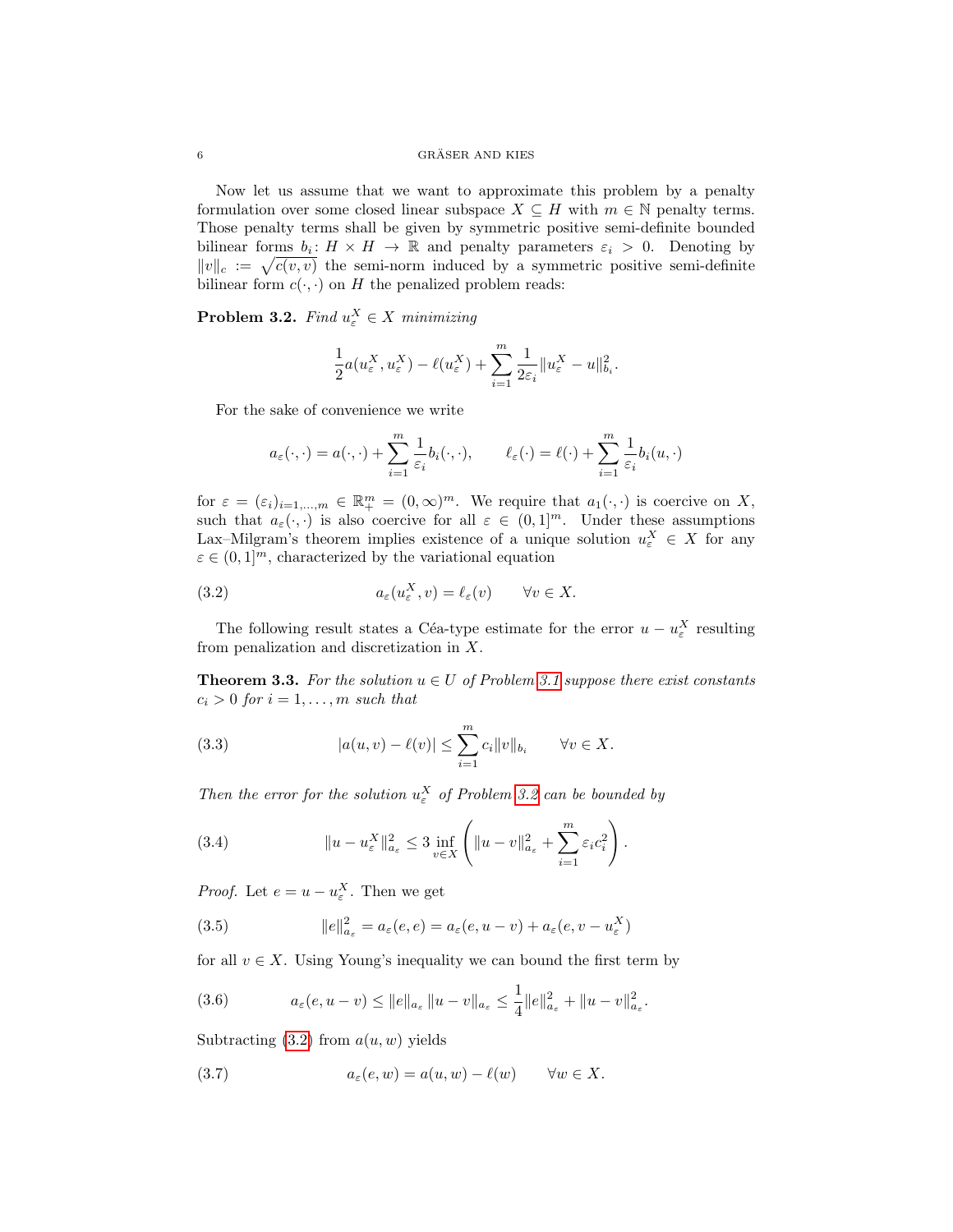Because of  $v - u_{\varepsilon}^X \in X$  this implies

<span id="page-6-0"></span>
$$
a_{\varepsilon}(e, v - u_{\varepsilon}^{X}) = a(u, v - u_{\varepsilon}^{X}) - \ell(v - u_{\varepsilon}^{X})
$$
  
\n
$$
\leq \sum_{i=1}^{m} c_{i} \|v - u_{\varepsilon}^{X}\|_{b_{i}}
$$
  
\n
$$
\leq \sum_{i=1}^{m} c_{i} (||e||_{b_{i}} + ||u - v||_{b_{i}})
$$
  
\n
$$
\leq \sum_{i=1}^{m} \left(\frac{1}{4\varepsilon_{i}} ||e||_{b_{i}}^{2} + \frac{1}{2\varepsilon_{i}} ||u - v||_{b_{i}}^{2} + \frac{3}{2}\varepsilon_{i}c_{i}^{2}\right)
$$
  
\n
$$
\leq \frac{1}{4} ||e||_{a_{\varepsilon}}^{2} + \frac{1}{2} ||u - v||_{a_{\varepsilon}}^{2} + \sum_{i=1}^{m} \frac{3}{2}\varepsilon_{i}c_{i}^{2}
$$

where the second to last inequality follows from Young's inequality.

Inserting the estimates  $(3.6)$  and  $(3.8)$  into  $(3.5)$  we obtain

$$
\|e\|_{a_\varepsilon}^2 \leq \frac{1}{2}\|e\|_{a_\varepsilon}^2 + \frac{3}{2}\|u-v\|_{a_\varepsilon}^2 + \sum_{i=1}^m \frac{3}{2}\varepsilon_i c_i^2
$$

which proves the assertion.  $\hfill \square$ 

Next we consider the case where the evaluation of  $a(\cdot, \cdot)$ ,  $\ell(\cdot)$ , and  $b_i(\cdot, \cdot)$  is not performed exactly but approximated by some  $\tilde{a}$ ,  $\ell$  and  $b_i$ , respectively. We use a notation applexe to  $a_i$  and  $\ell$ . notation analogous to  $a_{\varepsilon}$  and  $\ell_{\varepsilon}$ :

$$
\widetilde{a}_{\varepsilon}(\cdot,\cdot)=\widetilde{a}(\cdot,\cdot)+\sum_{i=1}^{m}\frac{1}{\varepsilon_{i}}\widetilde{b}_{i}(\cdot,\cdot),\qquad \widetilde{\ell}_{\varepsilon}(\cdot)=\widetilde{\ell}(\cdot)+\sum_{i=1}^{m}\frac{1}{\varepsilon_{i}}\widetilde{b}_{i}(u,\cdot)
$$

Instead of solving [\(3.2\)](#page-5-1) for  $u_{\varepsilon}^X$  directly one now computes a  $\widetilde{u}_{\varepsilon}^X$  by solving

<span id="page-6-3"></span>(3.9) 
$$
\widetilde{a}_{\varepsilon}(\widetilde{u}_{\varepsilon}^{X}, v) = \widetilde{\ell}_{\varepsilon}(v) \qquad \forall v \in X.
$$

<span id="page-6-1"></span>In this setting we can prove the following Strang-type result:

**Proposition 3.4.** Let  $\|a\|$  be the continuity constant of a with respect to the Hnorm and let  $a_1 = a + \sum_{i=1}^m b_i$  and  $\widetilde{a}_1 = \widetilde{a} + \sum_{i=1}^m \widetilde{b}_i$  be coercive with respect to the constants  $\alpha$  and  $\tilde{\alpha}$ , respectively. Additionally to the assumptions of Theorem [3.3](#page-5-4) suppose that for all  $i \in \{1, \ldots, m\}$  there exists  $c_i \in \mathbb{R}$  such that for all  $v \in X$ 

<span id="page-6-2"></span>(3.10) 
$$
\left| b_i(v,v) - \widetilde{b}_i(v,v) \right| \leq c_i \|v\|^2.
$$

Then there exists a constant  $C = C(\alpha, \tilde{\alpha}, ||a||) > 0$  such that

$$
||u - \widetilde{u}_{\varepsilon}^{X}||_{a_{\varepsilon}} \leq C \left( 1 + \sum_{i=1}^{m} \frac{c_{i}}{\varepsilon_{i}} \right) \inf_{v \in X} \sup_{w \in X} \left[ ||u - v||_{a_{\varepsilon}} + \frac{1}{||w||} |(a - \widetilde{a})(v, w)| + \frac{1}{||w||} \sum_{i=1}^{m} \frac{1}{\varepsilon_{i}} |(b_{i} - \widetilde{b}_{i})(u - v, w)| + \frac{1}{||w||} |(\ell - \widetilde{\ell})(w)| \right].
$$

*Proof.* See appendix □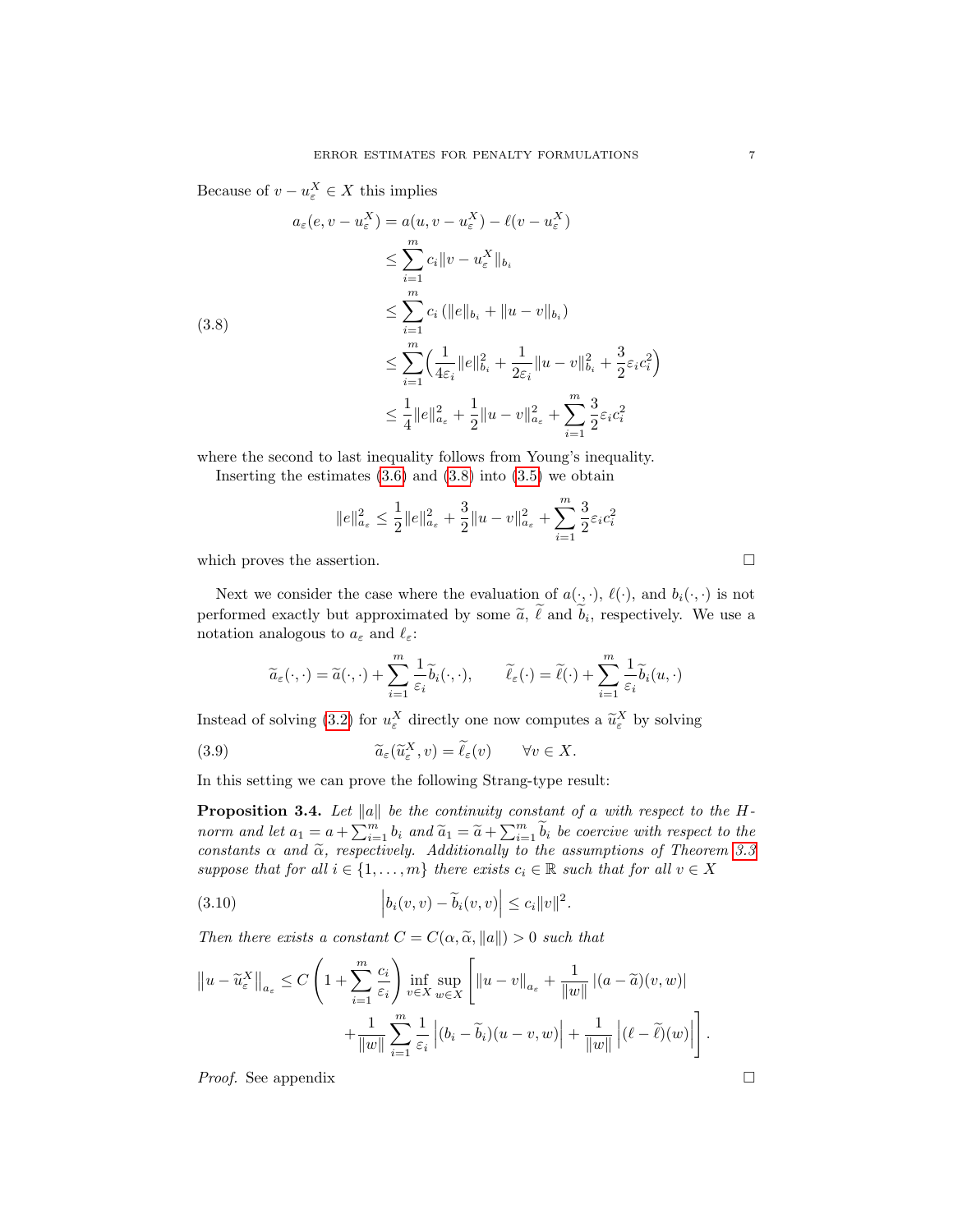#### <span id="page-7-0"></span> $\begin{array}{ll}\n 8 \\
\times \text{GRÄSER AND KIES}\n \end{array}$

### 4. Regularity of the Hard Curve Constraint Problem

In order to apply the results of the previous section it will be crucial to prove [\(3.3\)](#page-5-5). For this purpose and in order to prove convergence rates by bounding the best approximation errors in Theorem [3.3](#page-5-4) we will now derive regularity results for the solution of Problem [2.2.](#page-3-0)

Let  $u \in V_f$  be the solution of the hard curve minimization formulation, Prob-lem [2.2.](#page-3-0) Knowing the regularity of  $u$  is central to proving discretization errors since the maximal regularity of the solution immediately reveals the optimal rates of convergence that one would expect for the corresponding discretization errors.

Our strategy is to rewrite the hard curve minimization problem as a system of elliptic partial differential equations to which we apply standard regularity theory for elliptic interface problems. To this end we define the fourth order elliptic differential operator  $L := \kappa \Delta^2 - \sigma \Delta$  associated with energy functional  $\mathcal{J}$ .

<span id="page-7-2"></span>**Proposition 4.1.** Suppose  $(u_1, u_2) \in H^2(\Omega_B) \times H^2(B)$  is a weak solution of the system of PDEs

<span id="page-7-1"></span>(4.1) 
$$
Lu_1 = 0 \text{ on } \Omega_B, \quad T_{\Gamma}u_1 = T_{\Gamma}u \text{ on } \Gamma, \quad u_1 = \partial_{\nu}u_1 = 0 \text{ on } \partial\Omega,
$$

$$
Lu_2 = 0 \text{ on } B, \quad T_{\Gamma}u_2 = T_{\Gamma}u^* \text{ on } \Gamma.
$$

Then  $u_1 = u|_{\Omega_B}$  and  $u_2 = u|_B$  where u is the solution of Problem [2.2.](#page-3-0) Conversely, if u is the solution of Problem [2.2,](#page-3-0) then  $(u|_{\Omega_B}, u|_B)$  solves [\(4.1\)](#page-7-1).

*Proof.* A proof for the equivalence of Problem [2.2](#page-3-0) with a weak formulation of  $(4.1)$ is given in [\[10,](#page-19-4) Proposition 4.1].

<span id="page-7-3"></span>**Lemma 4.2.** Let  $\Omega$  be a piecewise polygonal domain, let  $\Gamma$  be smooth and suppose  $(f_1, f_2) \in H^{\frac{7}{2}}(\Gamma) \times H^{\frac{5}{2}}(\Gamma)$ . If all corners of  $\Omega$  have an inner angle  $\omega$  with  $\omega \leq 126^{\circ}$ , then  $(u|_{\Omega_B}, u|_B) \in H^4(\Omega_B) \times H^4(B)$ .

*Proof.* Let  $g := \frac{\sigma}{\kappa} \Delta u|_{\Omega_B} \in L^2(\Omega_B)$ . From Proposition [4.1](#page-7-2) we know that  $u|_{\Omega_B}$  is a weak solution of

$$
\Delta^2 u = g \text{ on } \Omega_B, \qquad T_{\Gamma} u = T_{\Gamma} u_{\Omega_B}^* \text{ on } \Gamma, \qquad u = \partial_{\nu} u = 0 \text{ on } \partial \Omega.
$$

Since  $g \in L^2(\Omega_B)$  and  $T_{\Gamma}^1 u|_{\Omega_B} = f_1 + \sum_{i=1}^k |\partial B_i|^{-1} (u|_{\Omega_B} - f_1, \eta_i)_{L^2(\Gamma)} \eta_i \in H^{\frac{7}{2}}(\Gamma)$ as well as  $T_{\Gamma}^2 u|_{\Omega_B} = f_2 \in H^{\frac{5}{2}}(\Gamma)$  it follows from [\[11,](#page-19-6) Theorem 7.2.2.3] and the computations in [\[5\]](#page-18-4) on the associated characteristic equation that  $u|_{\Omega_B} \in H^4(\Omega_B)$ . The analogue argumentation on B yields  $u|_B \in H^4(B)$  and thus proves the assertion.

Having the intrinsic regularity  $u \in H^2(\Omega)$  and the piecewise regularity from Lemma [4.2](#page-7-3) allows to show an improved global regularity result. The key ingredient is the following technical Lemma.

<span id="page-7-4"></span>**Lemma 4.3.** Let  $v \in H^2(\Omega)$  such that  $v|_{\Omega_B} \in H^4(\Omega_B)$  and  $v|_B \in H^4(B)$ . Then  $v \in H^{2+\frac{1}{2}-\delta}(\Omega)$  for all  $\delta > 0$ .

*Proof.* See appendix. □

Combining Lemma [4.2](#page-7-3) and Lemma [4.3](#page-7-4) now gives:

<span id="page-7-5"></span>**Corollary 4.4.** Let the assumptions from Lemma [4.2](#page-7-3) hold. Then  $u \in H^{\frac{5}{2}-\delta}(\Omega)$ for every  $\delta > 0$ .

$$
\overline{\phantom{0}}
$$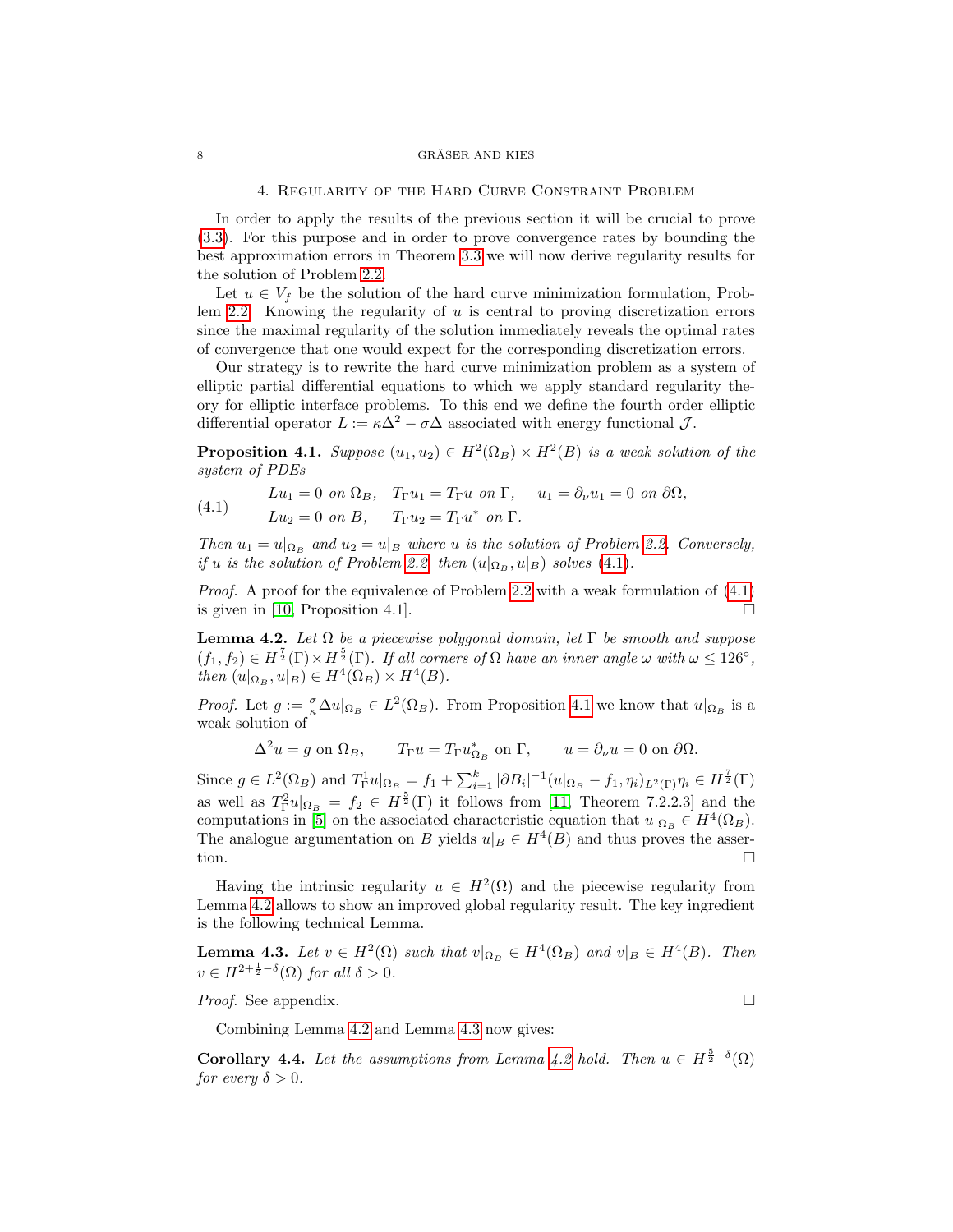

Figure 5.1. Degrees of freedom for the Bogner–Fox–Schmit element

## <span id="page-8-1"></span>5. Discretization Errors

<span id="page-8-0"></span>In this section we apply the results from the previous sections to derive discretization errors for penalized finite element approximations of the form Problem [2.4](#page-3-1) and Problem [2.6](#page-4-3) but with h-dependent penalty parameters.

We suppose from now on that  $\Omega$  is a rectangular domain. In view of Lemma [4.2](#page-7-3) this implies that  $u|_{\Omega_B} \in H^4(\Omega_B)$ ,  $u|_B \in H^4(B)$  and  $u \in H^{\frac{5}{2}-\delta}(\Omega)$  for any  $\delta > 0$ . On the domain  $\Omega$  we establish a quadrilateral grid equipped with Bogner–Fox– Schmit finite elements (see e.g.  $[6]$ ). Given the set of grid nodes N and the set of multi-indices  $\Lambda = \{(0,0), (1,0), (0,1), (1,1)\}\text{, the resulting finite element space is }$ spanned by a basis  $(\psi_{p,\alpha})_{p \in N, \alpha \in \Lambda}$  of piecewise bi-cubic polynomials such that each  $\psi_{p,\alpha}$  satisfies

$$
\partial^{\beta} \psi_{p,\alpha}(q) = \delta_{\alpha,\beta} \delta_{p,q} \qquad \forall q \in N, \beta \in \Lambda
$$

where  $\partial^{\beta}$  is the partial derivative associated with the multi-index  $\beta$  and  $\delta_{a,b}$  is the Kronecker delta. I. e., the degrees of freedom are the values, first order partial derivatives and mixed second order partial derivatives at the vertices (see Figure [5.1\)](#page-8-1).

By setting the degrees of freedom on  $\partial\Omega$  to zero this yields a conforming subspace of  $C^2(\overline{\Omega}) \cap H_0^2(\Omega)$ . Given a family  $(S_h)_{h \in I}$  of such finite element discretizations over  $\Omega$  based on quasi-uniform grids with mesh size h we will use the following well known result: There exists a constant  $c > 0$  such that for all  $K \in [0, 4]$  the approximation estimate

<span id="page-8-2"></span>
$$
(5.1)
$$

$$
\forall v \in H^K(\Omega) \cap H_0^2(\Omega) \exists \overline{v} \in S_h \,\,\forall k \in [0, K]: \,\,\|v - \overline{v}\|_{H^k(\Omega)} \le ch^{K-k} \|v\|_{H^K(\Omega)}
$$

holds true for all  $h \in I$ . (This is a direct consequence of classical approximation estimates, see e.g.  $[6,$  Theorem 3.1.4], and interpolation theory of function spaces, see e. g. [\[14,](#page-19-7) Theorem 1.1.6].)

In order to put our minimization problems into the variational framework used in Section [3](#page-4-0) we introduce the bilinear form

$$
a\colon H^2(\Omega)\times H^2(\Omega)\longrightarrow \mathbb{R},\qquad a(w,v)=\kappa(\Delta w,\Delta v)_{L^2(\Omega)}+\sigma(\nabla w,\nabla v)_{L^2(\Omega)}.
$$

together with the curve penalty terms

$$
b_{\Gamma}^1: H^2(\Omega) \times H^2(\Omega) \longrightarrow \mathbb{R}, \qquad b_{\Gamma}^1(w, v) = (P_{\Gamma}^1 T_{\Gamma}^1 w, P_{\Gamma}^1 T_{\Gamma}^1 v)_{L^2(\Gamma)},
$$
  
\n
$$
b_{\Gamma}^2: H^2(\Omega) \times H^2(\Omega) \longrightarrow \mathbb{R}, \qquad b_{\Gamma}^2(w, v) = (P_{\Gamma}^2 T_{\Gamma}^2 w, P_{\Gamma}^2 T_{\Gamma}^2 v)_{L^2(\Gamma)}
$$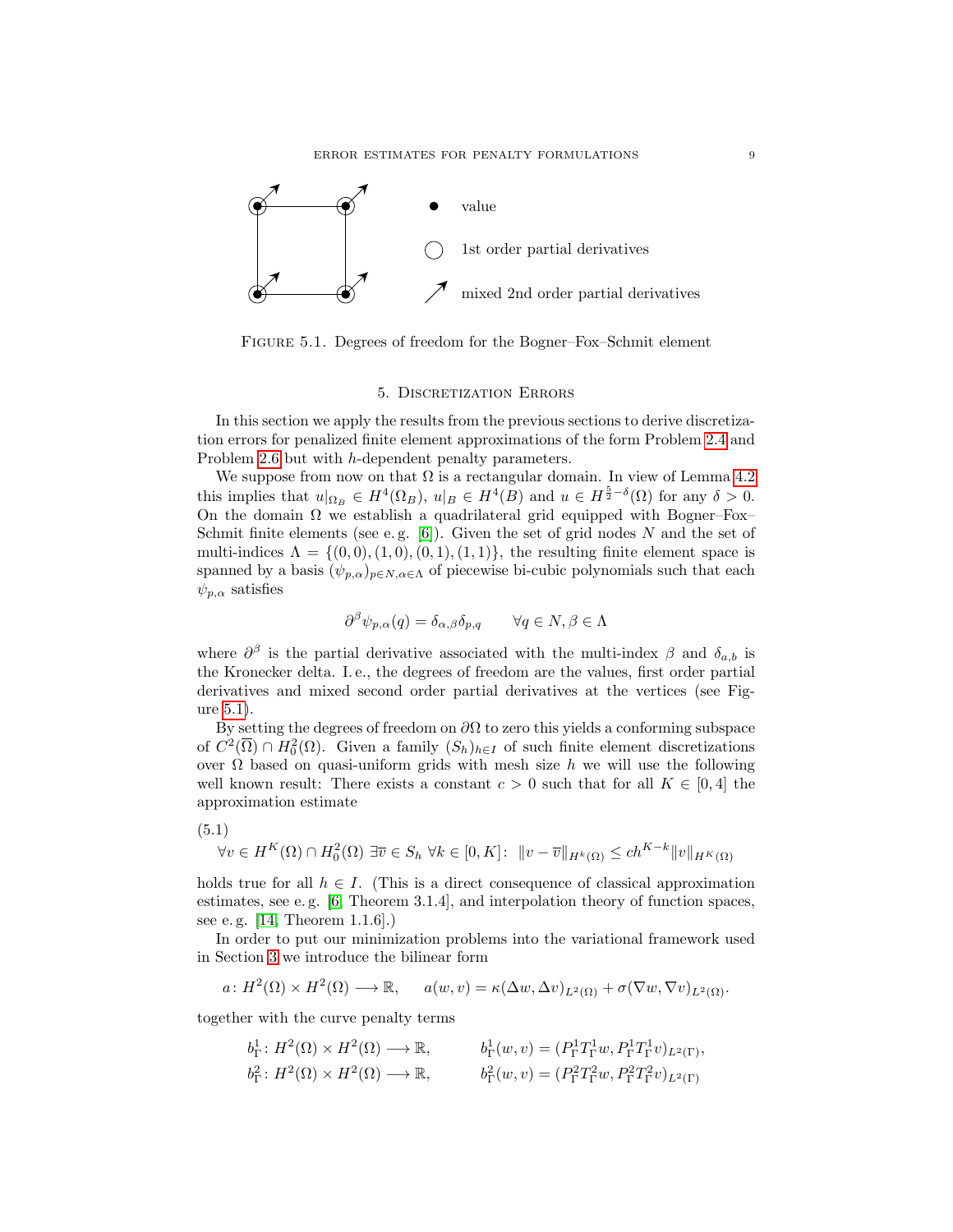and the bulk penalty term

$$
b_B: H^2(\Omega) \times H^2(\Omega) \longrightarrow \mathbb{R}, \qquad b_B(w, v) = (P_B T_B w, P_B T_B v)_{H^s(B)}.
$$

Then the solution  $u \in V_f \subset H_0^2(\Omega)$  of Problem [2.2](#page-3-0) satisfies the variational equation

<span id="page-9-2"></span>(5.2) 
$$
a(u,v) = 0 \qquad \forall v \in V_0.
$$

Discretization of the penalized curve constrained Problem [2.4](#page-3-1) in  $S_h$  leads to the soft curve problem: Find  $u_{\varepsilon}^h \in S_h$  minimizing

<span id="page-9-3"></span>(5.3) 
$$
\mathcal{J}_{\Omega}(u_{\varepsilon}^h) + \sum_{i=1}^2 \frac{1}{\varepsilon_i} \| P_{\Gamma}^i T_{\Gamma}^i (u_{\varepsilon}^h - u) \|_{L^2(\Gamma)}^2.
$$

which is equivalently characterized by the variational equation

<span id="page-9-0"></span>(5.4) 
$$
u_{\varepsilon}^{h} \in S_{h}: \qquad a(u_{\varepsilon}^{h}, v) + \sum_{i=1}^{2} \frac{1}{\varepsilon_{i}} b_{\Gamma}^{i} (u_{\varepsilon}^{h} - u, v) = 0 \qquad \forall v \in S_{h}.
$$

Analogously, discretization of the penalized bulk constrained Problem [2.6](#page-4-3) in  $S_h$ leads to the *soft bulk problem*: Find  $u_{\varepsilon}^h \in S_h$  minimizing

<span id="page-9-4"></span>(5.5) 
$$
\mathcal{J}_{\Omega}(u_{\varepsilon}^{h}) + \frac{1}{\varepsilon} \| P_{B} T_{B} (u_{\varepsilon}^{h} - u) \|_{H^{s}(B)}^{2}
$$

with the equivalent variational equation

<span id="page-9-1"></span>(5.6) 
$$
u_{\varepsilon}^{h} \in S_{h}: \qquad a(u_{\varepsilon}^{h}, v) + \frac{1}{\varepsilon}b_{B}(u_{\varepsilon}^{h} - u, v) = 0 \qquad \forall v \in S_{h}.
$$

At this point we want to emphasize that the solutions of [\(5.4\)](#page-9-0) and [\(5.6\)](#page-9-1) are in general different. We nevertheless refer in a slight abuse of notation to both solutions as  $u_{\varepsilon}^h$ . In the following it will, however, be clear from the context whether  $u_{\varepsilon}^{h}$  denotes the solution of the soft curve problem or the soft bulk problem.

In the next result we show that the soft curve formulation meets the requirement from Theorem [3.3,](#page-5-4) which we will use afterwards to get an asymptotic error estimate.

<span id="page-9-5"></span>**Lemma 5.1.** For all  $v \in H_0^2(\Omega)$  the solution u of Problem [2.2](#page-3-0) satisfies

$$
a(u, v) \le \kappa \left( \|[\Delta u]\|_{L^2(\Gamma)} + \|[\partial_\nu \Delta u]\|_{L^2(\Gamma)} \right) \left( \|v\|_{b_\Gamma^1} + \|v\|_{b_\Gamma^2} \right).
$$

Here  $[w] = w|_{\Omega_B} - w|_B$  denotes the jump of the function w on  $\Gamma$ .

*Proof.* By partial integration and as of  $u \in H^2(\Omega)$ ,  $u|_{\Omega_B} \in H^4(\Omega_B)$ ,  $u|_B \in H^4(B)$ and  $Lu = 0$  we are able to state for all  $v \in H_0^2(\Omega)$ 

$$
\frac{1}{\kappa}a(u,v) = \int_{\Omega}\Delta u \Delta v + \frac{\sigma}{\kappa} \nabla u \cdot \nabla v
$$
\n
$$
= \int_{\Omega_B} \frac{1}{\kappa} Lu|_{\Omega_B} v + \int_B \frac{1}{\kappa} Lu|_{B} v + \int_{\Gamma} \frac{\sigma}{\kappa} (\partial_{\nu} u|_{\Omega_B} - \partial_{\nu} u|_{B}) v
$$
\n
$$
+ \int_{\Gamma} (-\partial_{\nu} \Delta u|_{\Omega_B} + \partial_{\nu} \Delta u|_{B}) v + \int_{\Gamma} (\Delta u|_{\Omega_B} - \Delta u|_{B}) \partial_{\nu} v
$$
\n
$$
= (-[\partial_{\nu} \Delta u], T_{\Gamma}^1 v)_{L^2(\Gamma)} + ([\Delta u], T_{\Gamma}^2 v)_{L^2(\Gamma)}
$$
\n
$$
= (-[\partial_{\nu} \Delta u], P_{\Gamma}^1 T_{\Gamma}^1 v)_{L^2(\Gamma)} + ([\Delta u], P_{\Gamma}^2 T_{\Gamma}^2 v)_{L^2(\Gamma)}
$$
\n
$$
+ (-[\partial_{\nu} \Delta u], (id_{L^2(\Gamma)} - P_{\Gamma}^1) T_{\Gamma}^1 v)_{L^2(\Gamma)} + ([\Delta u], (id_{L^2(\Gamma)} - P_{\Gamma}^2) T_{\Gamma}^2 v)_{L^2(\Gamma)}.
$$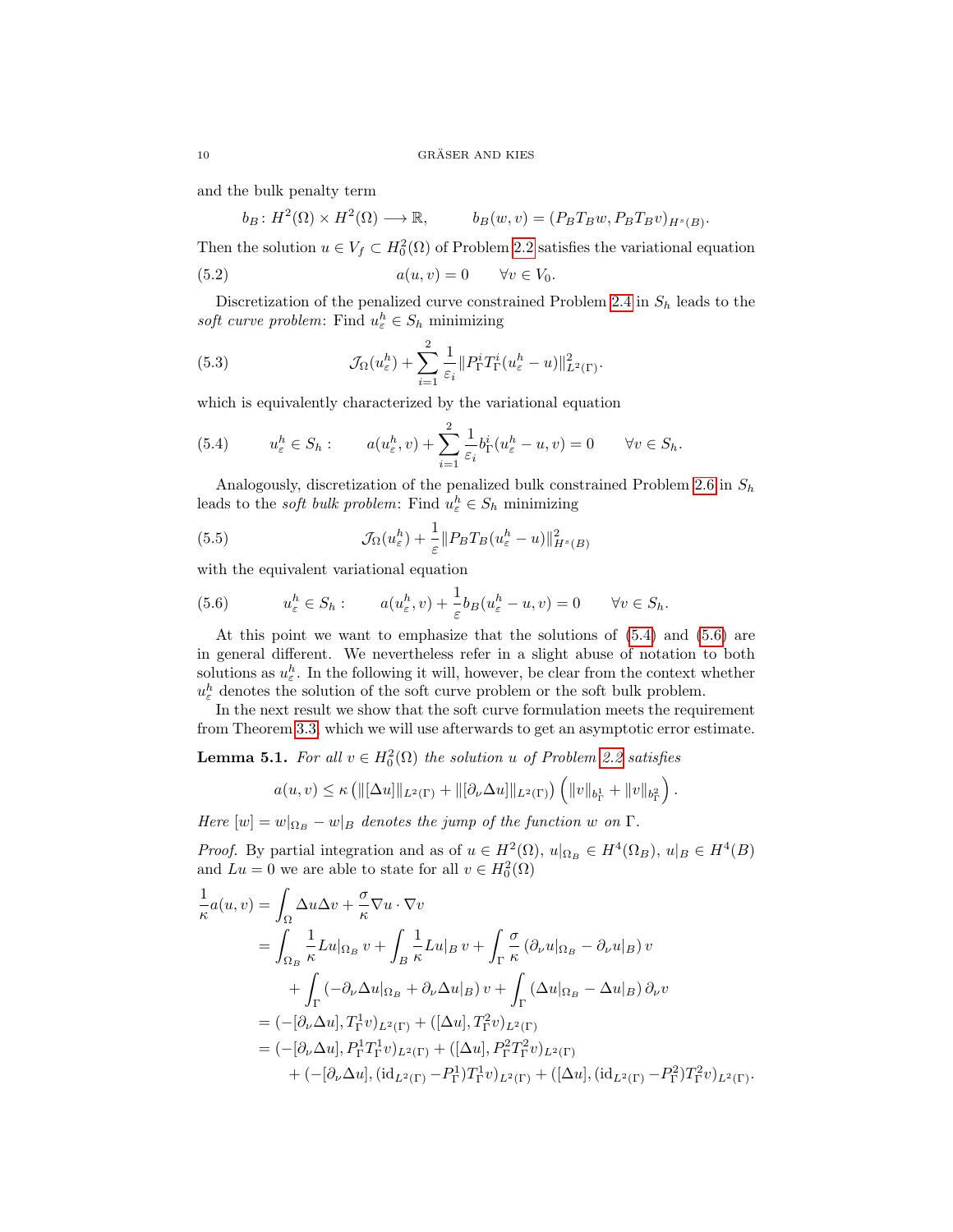Since  $\tilde{v}_i := (\mathrm{id}_{L^2(\Gamma)} - P_{\Gamma}^i) T_{\Gamma}^i v \in H^{\frac{5}{2} - i}(\Gamma)$  and because  $\Gamma$  is sufficiently smooth there exists a function  $w \in H_0^2(\Omega)$  such that  $T_1^iw = \tilde{v}_i$ , [\[13,](#page-19-8) Theorem 9.4]. In particular, we have  $P_{\Gamma}^i T_{\Gamma}^i w = 0$  which yields  $w \in V_0$  and

$$
0 = \frac{1}{\kappa} a(u, w) = (-[\partial_{\nu} \Delta u], T_{\Gamma}^{1} w)_{L^{2}(\Gamma)} + ([\Delta u], T_{\Gamma}^{2} w)_{L^{2}(\Gamma)}
$$
  
= (-[\partial\_{\nu} \Delta u], (id<sub>L^{2}(\Gamma) - P\_{\Gamma}^{1}) T\_{\Gamma}^{1} v)\_{L^{2}(\Gamma)} + ([\Delta u], (id<sub>L^{2}(\Gamma) - P\_{\Gamma}^{2}) T\_{\Gamma}^{2} v)\_{L^{2}(\Gamma)}</sub></sub>

by applying the variational equation  $(5.2)$  for u. Combined with the Cauchy– Schwarz inequality this implies

$$
a(u,v) \le \kappa \left( \left\| [\Delta u] \right\|_{L^2(\Gamma)} + \left\| [\partial_\nu \Delta u] \right\|_{L^2(\Gamma)} \right) \left( \left\| P_\Gamma^1 T_\Gamma^1 v \right\|_{L^2(\Gamma)} + \left\| P_\Gamma^2 T_\Gamma^2 v \right\|_{L^2(\Gamma)} \right),
$$
\nwhich was to be shown.

\n
$$
\Box
$$

Now we are in the situation to show the main results, namely the discretization error estimate for the discretizations [\(5.3\)](#page-9-3) and [\(5.5\)](#page-9-4).

<span id="page-10-1"></span>**Theorem 5.2.** Let  $u_{\varepsilon}^h \in S_h$  be the solution of the discrete soft curve problem [\(5.4\)](#page-9-0) and assume that  $\varepsilon_1 = c_1 h^{\lambda_1}$  and  $\varepsilon_2 = c_2 h^{\lambda_2}$ . For any  $\delta > 0$  define

$$
\gamma = \min_{i \in \{1,2\}} \left( \frac{1}{2} - \delta, 3 - i - 2\delta - \frac{\lambda_i}{2}, \frac{\lambda_i}{2} \right).
$$

Then there exists a constant  $c > 0$  independent of h such that

$$
||u - u_{\varepsilon}^h||_{H^2(\Omega)} \le ch^\gamma.
$$

In particular,  $||u - u_{\varepsilon}^h||_{H^2(\Omega)} \in O(h^{\frac{1}{2}-\delta})$  for  $\lambda_1 \in [1-2\delta, 3-2\delta]$  and  $\lambda_2 = 1-2\delta$ .

*Proof.* In this proof we use the notation  $A \leq B$  whenever  $A \leq cB$  holds with a constant c that is independent of  $\varepsilon_1$ ,  $\varepsilon_2$  and h.

As of Lemma [5.1](#page-9-5) we can apply Theorem [3.3.](#page-5-4) Using this together with the coercivity of  $a(\cdot, \cdot)$  on  $H_0^2(\Omega)$  we conclude for all  $v \in S_h$ 

$$
u - u_{\varepsilon}^{h} \|_{H^{2}(\Omega)} \lesssim \|u - u_{\varepsilon}^{h}\|_{a}
$$
  

$$
\lesssim \|u - v\|_{a} + \sum_{i=1}^{2} \frac{1}{\sqrt{\varepsilon_{i}}} \|u - v\|_{b_{i}} + \sum_{i=1}^{2} \sqrt{\varepsilon_{i}}
$$

Note that  $a(\cdot, \cdot)$  is continuous on  $H^2(\Omega)$  and  $b_i(\cdot, \cdot)$  is continuous on  $H^{i-\frac{1}{2}+\delta}(\Omega)$ . Furthermore,  $u \in H^{\frac{5}{2}-\delta}(\Omega)$  according to Corollary [4.4.](#page-7-5) Choosing the interpolant  $v = \overline{u}$  and applying the interpolation estimate [\(5.1\)](#page-8-2) yields

$$
||u - u_{\varepsilon}^{h}||_{H^{2}(\Omega)} \lesssim ||u - \overline{u}||_{H^{2}(\Omega)} + \sum_{i=1}^{2} \frac{1}{\sqrt{\varepsilon_{i}}} ||u - \overline{u}||_{H^{i - \frac{1}{2} + \delta}(\Omega)} + \sum_{i=1}^{2} \sqrt{\varepsilon_{i}}
$$
  

$$
\lesssim h^{\frac{1}{2} - \delta} ||u||_{H^{\frac{5}{2} - \delta}(\Omega)} + \sum_{i=1}^{2} \frac{1}{\sqrt{\varepsilon_{i}}} h^{3 - i - 2\delta} ||u||_{H^{\frac{5}{2} - \delta}(\Omega)} + \sum_{i=1}^{2} \sqrt{\varepsilon_{i}}
$$
  

$$
\lesssim h^{\frac{1}{2} - \delta} + \sum_{i=1}^{2} h^{3 - i - 2\delta - \frac{\lambda_{i}}{2}} + \sum_{i=1}^{2} h^{\frac{\lambda_{i}}{2}}
$$
  

$$
\lesssim h^{\gamma}.
$$

This proves the assertion.  $\Box$ 

 $\Vert$ 

<span id="page-10-0"></span>We can proceed similarly to prove convergence rates for the soft bulk formulation.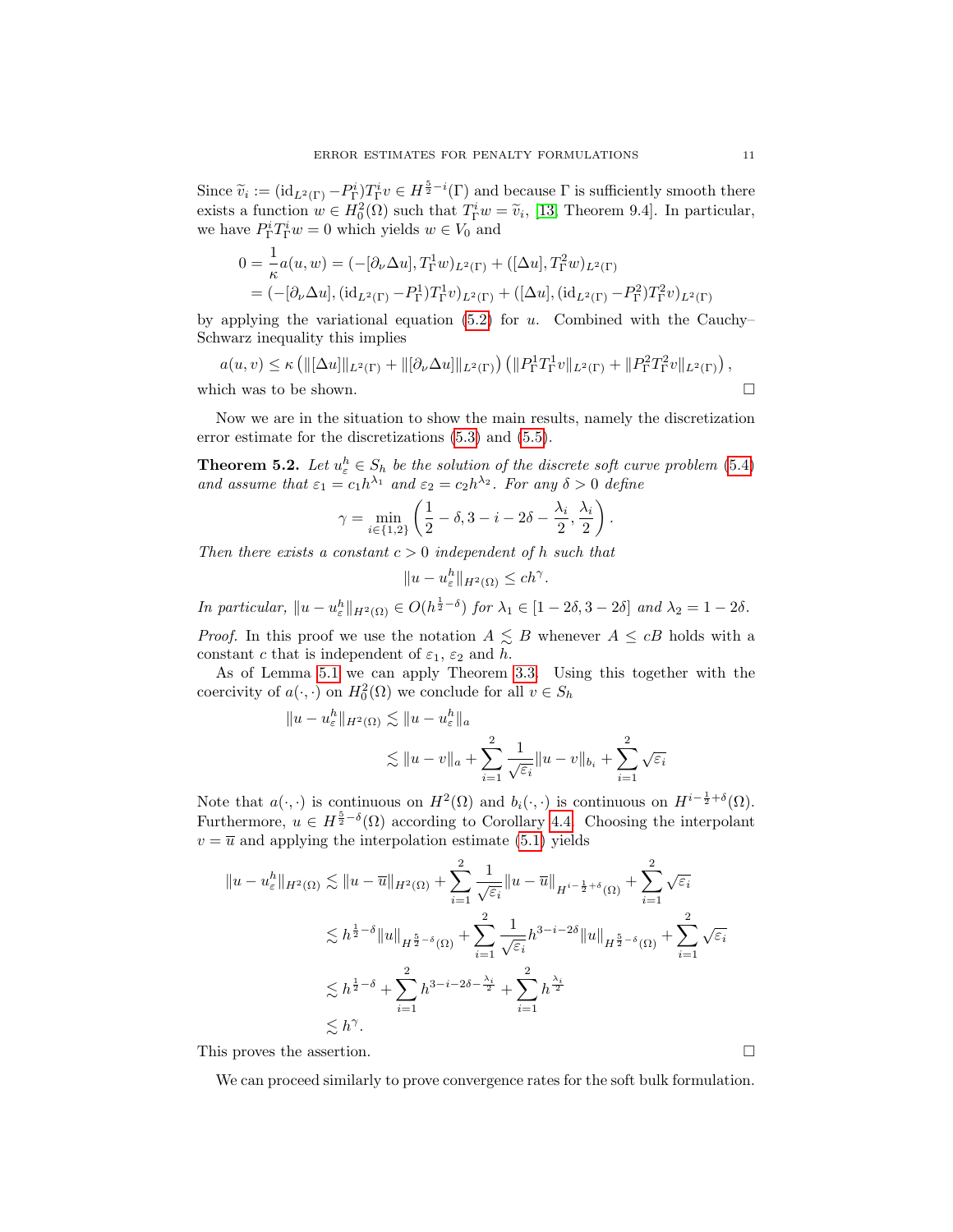**Lemma 5.3.** Suppose that there is a constant  $c_0 > 0$  such that for every  $h \in I$ ,  $K \in [0, 2]$  and  $k \in [0, K]$  the inverse estimate

<span id="page-11-0"></span>
$$
(5.7) \qquad \forall v \in S_h: \ |v|_{H^K(B)} \le c_0 h^{k-K} |v|_{H^k(B)}
$$

is fulfilled. Let  $u_{\varepsilon}^h \in S_h$  be the solution of the discrete soft bulk problem [\(5.6\)](#page-9-1) and  $\delta > 0$ . Then there exists a constant  $c > 0$  such that for all  $h \in I$  and  $v \in S_h$ 

$$
a(u,v) \leq c h^{\min(0,s-\frac{3}{2}-\delta)} \|v\|_{b_B}.
$$

*Proof.* From the proof of Lemma [5.1](#page-9-5) we know for all  $v \in S_h$ 

$$
\frac{1}{\kappa}a(u,v) = (-[\partial_{\nu}\Delta u],v)_{L^{2}(\Gamma)} + ([\Delta u],\partial_{\nu}v)_{L^{2}(\Gamma)}\n= (-[\partial_{\nu}\Delta u],T_{\Gamma}^{1}P_{B}T_{B}v)_{L^{2}(\Gamma)} + ([\Delta u],T_{\Gamma}^{2}P_{B}T_{B}v)_{L^{2}(\Gamma)}\n+ (-[\partial_{\nu}\Delta u],T_{\Gamma}^{1}(\mathrm{id}_{B}-P_{B})T_{B}v)_{L^{2}(\Gamma)} + ([\Delta u],T_{\Gamma}^{2}(\mathrm{id}_{B}-P_{B})T_{B}v)_{L^{2}(\Gamma)}.
$$

And as in the proof of Lemma [5.1](#page-9-5) there exists a function  $w \in V_0 \subseteq H_0^2(\Omega)$  such that  $T_{\Gamma}^i w = T_{\Gamma}^i (\mathrm{id}_B - P_B) T_B v$  for  $i \in \{1, 2\}$ . From this we conclude

$$
0 = \frac{1}{\kappa} a(u, w) = (-[\partial_{\nu} \Delta u], T_{\Gamma}^{1}(\text{id}_{B} - P_{B})T_{B}v)_{L^{2}(\Gamma)} + ([\Delta u], T_{\Gamma}^{2}(\text{id}_{B} - P_{B})T_{B}v)_{L^{2}(\Gamma)}
$$

as in the proof of Lemma [5.1.](#page-9-5) Furthermore note that the operators  $T_{\Gamma}^{i}$  are continuous and linear over  $H^{\frac{3}{2}+\delta}(B)$  and thus the corresponding operator norms  $\|T_{\Gamma}^i\|_{\delta}$ are bounded. It follows that

$$
\frac{1}{\kappa}a(u,v) = (-[\partial_{\nu}\Delta u], T_{\Gamma}^1 P_B T_B v)_{L^2(\Gamma)} + ([\Delta u], T_{\Gamma}^2 P_B T_B v)_{L^2(\Gamma)}\leq ||[\partial_{\nu}\Delta u]||_{L^2(\Gamma)} |||T_{\Gamma}^1|||_{\delta} ||P_B T_B v||_{H^{\frac{3}{2}+\delta}(B)}+\|[\Delta u]||_{L^2(\Gamma)} |||T_{\Gamma}^2|||_{\delta} ||P_B T_B v||_{H^{\frac{3}{2}+\delta}(B)}.
$$

Together with [\(5.7\)](#page-11-0) this implies

$$
a(u,v) \le ch^{\min(0,s-\frac{3}{2}-\delta)} \|P_B T_B v\|_{H^s(B)}
$$

which proves the assertion.  $\Box$ 

Note that [\(5.7\)](#page-11-0) is indeed an assumption. We can not apply the standard finite element inverse estimates here as the grid is in general not matched to the domain B. A closer look to the proof of the standard inverse estimate reveals that the constant in [\(5.7\)](#page-11-0) would go to infinity as  $|E_h \cap B|/|E_h| \to 0$  for  $I \ni h \to 0$  and some element  $E_h$  in the grid associated to  $S_h$ . This means that the above inverse estimate over  $B$  is only valid for grids that resolve  $B$  sufficiently well.

<span id="page-11-1"></span>**Theorem 5.4.** Let the assumptions from Lemma [5.3](#page-10-0) hold,  $u_{\varepsilon}^h \in S_h$  the solution of the discrete soft bulk problem [\(5.6\)](#page-9-1), and  $\varepsilon = c_0 h^{\lambda}$  for some  $\delta > 0$ . Define

$$
\gamma = \min \left( \frac{1}{2} - \delta, \frac{5}{2} - \delta - s - \frac{\lambda}{2}, \min(0, s - \frac{3}{2} - \delta) + \frac{\lambda}{2} \right).
$$

Then there exists a constant  $c > 0$  independent of h such that

$$
||u - u_{\varepsilon}^h||_{H^2(\Omega)} \le ch^\gamma.
$$

In particular,  $||u - u_{\varepsilon}^{h}||_{H^{2}(\Omega)} \in \mathcal{O}(h^{\frac{1}{2}-\delta})$  for  $s \leq \frac{3}{2} + \delta$  and  $\lambda = 4 - 2s$ .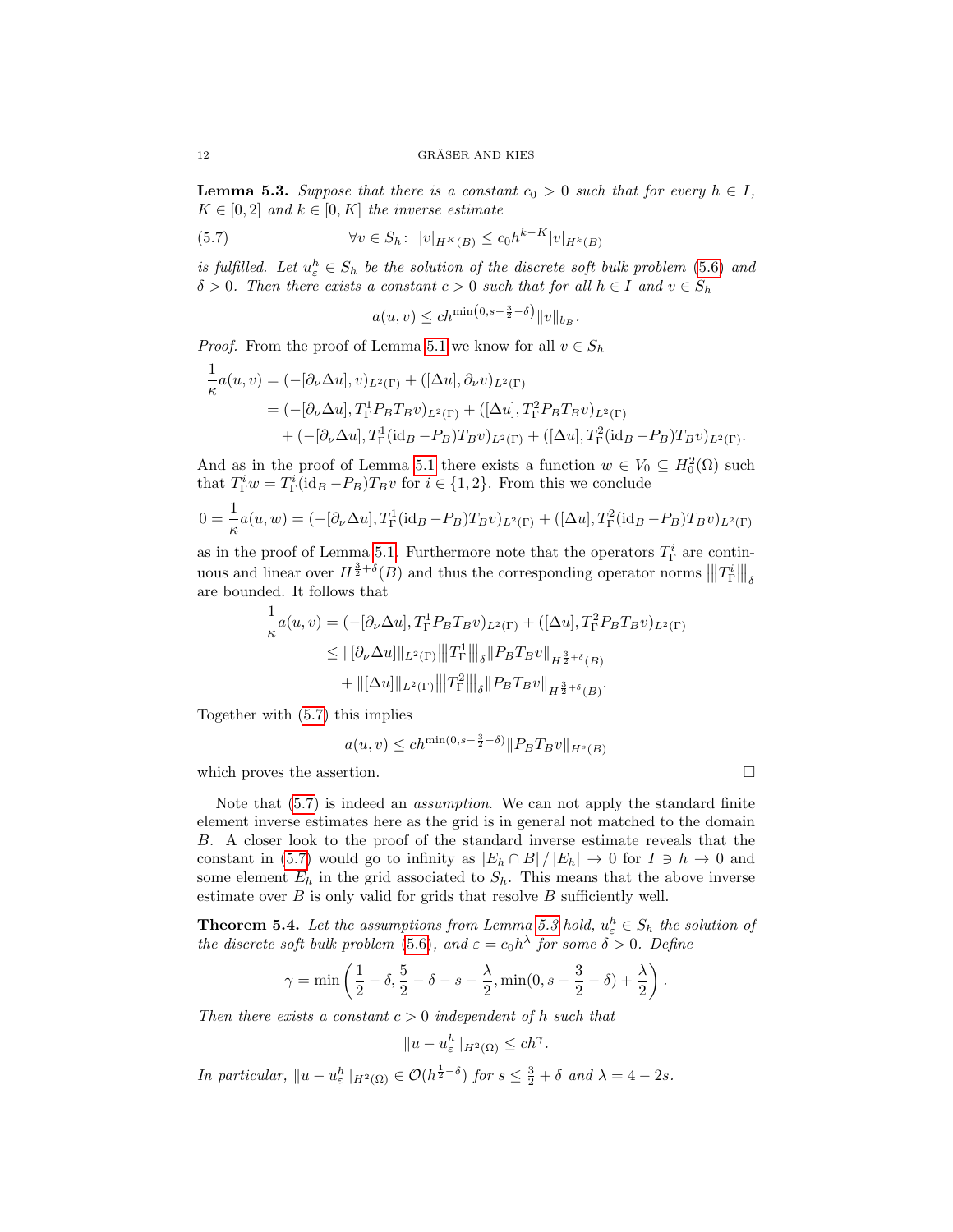*Proof.* As of Lemma [5.3](#page-10-0) we can apply Theorem [3.3.](#page-5-4) Noting continuity of  $b_B(\cdot, \cdot)$ on  $H^s(\Omega)$  we obtain as in the proof of Theorem [5.2](#page-10-1) that

$$
||u - u_{\varepsilon}^h||_{H^2(\Omega)} \lesssim ||u - v||_{H^2(\Omega)}(\Omega) + \frac{1}{\sqrt{\varepsilon}}||u - v||_{H^s(\Omega)} + h^{\min(0, s - \frac{3}{2} - \delta)}\sqrt{\varepsilon}.
$$

Again choosing the interpolant  $v = \overline{u}$  and applying the interpolation estimate [\(5.1\)](#page-8-2) finally gives

$$
||u - u_{\varepsilon}^h||_{H^2(\Omega)} \lesssim h^{\frac{1}{2} - \delta} + h^{\frac{5}{2} - \delta - s - \frac{\lambda}{2}} + h^{\min(0, s - \frac{3}{2} - \delta) + \frac{\lambda}{2}} \lesssim h^{\gamma}
$$

and thus proves the assertion.

## 6. Numerical Example

<span id="page-12-1"></span><span id="page-12-0"></span>6.1. A symmetric example problem with known exact solution. We select a problem with a known, analytically computable solution. We consider the circular domain  $\hat{\Omega} = \{x \in \mathbb{R}^2 \mid |x| < r_2\}$  with one embedded particle  $\hat{B} = \{x \in \mathbb{R}^2 \mid$  $|x| < r_1$  for  $0 < r_1 < r_2 < 1$ . On the boundary of  $\hat{\Omega}$  we consider homogeneous Dirichlet boundary conditions whereas on the particle boundary  $\Gamma_1 = \partial B_1$  we impose variable-height coupling conditions of the form [\(2.1\)](#page-2-3), i. e.,

(6.1) 
$$
u|_{\partial B_1} = f_1^1 + \gamma^1, \qquad \partial_\nu u|_{\partial B_1} = f_2^1
$$

for variable  $\gamma^1 \in \mathbb{R}$  with the given functions

$$
f_1^1(re^{i\theta}) = \cos(n\theta), \qquad f_2^1(x) = 0.
$$

We selected the parameters

$$
r_2 = \frac{2}{3}
$$
,  $r_1 = \frac{1}{3}$ ,  $\kappa = 1$ ,  $\sigma = 0$ ,  $n = 4$ .

Then the exact solution of Problem [2.1](#page-2-1) on  $\hat{\Omega}$  is the fourfold symmetric function  $u \in H^2(\hat{\Omega})$  given by

$$
u(re^{i\theta}) = \begin{cases} \cos(4\theta) (c_1 r^4 + c_2 r^6) & \text{for } r \in (0, r_1], \\ \cos(4\theta) (c_3 r^{-2} + c_4 r^{-4} + c_5 r^4 + c_6 r^6) & \text{for } r \in [r_1, r_2], \\ 0 & \text{else} \end{cases}
$$

with the constants

$$
c_1 = 243,
$$
  $c_2 = -1458,$   $c_3 = -6909/689,$   
\n $c_4 = -7936/502281,$   $c_5 = 11502/689,$   $c_6 = 44288/167427.$ 

In order to discretize the circular domain  $\hat{\Omega}$  with the presented Bogner–Fox– Schmit discretization, we embed  $\hat{\Omega}$  into the larger rectangular domain  $\Omega = [-1, 1]^2$ and treat the condition on  $\Gamma_2 = \partial \hat{\Omega}$  like a second particle boundary condition. It is easily seen that the solution of Problem [2.1](#page-2-1) on  $\Omega$  is obtained by extending the solution given on  $\hat{\Omega}$  by zero. The solution of this problem is depicted in Fig. [6.1.](#page-13-2)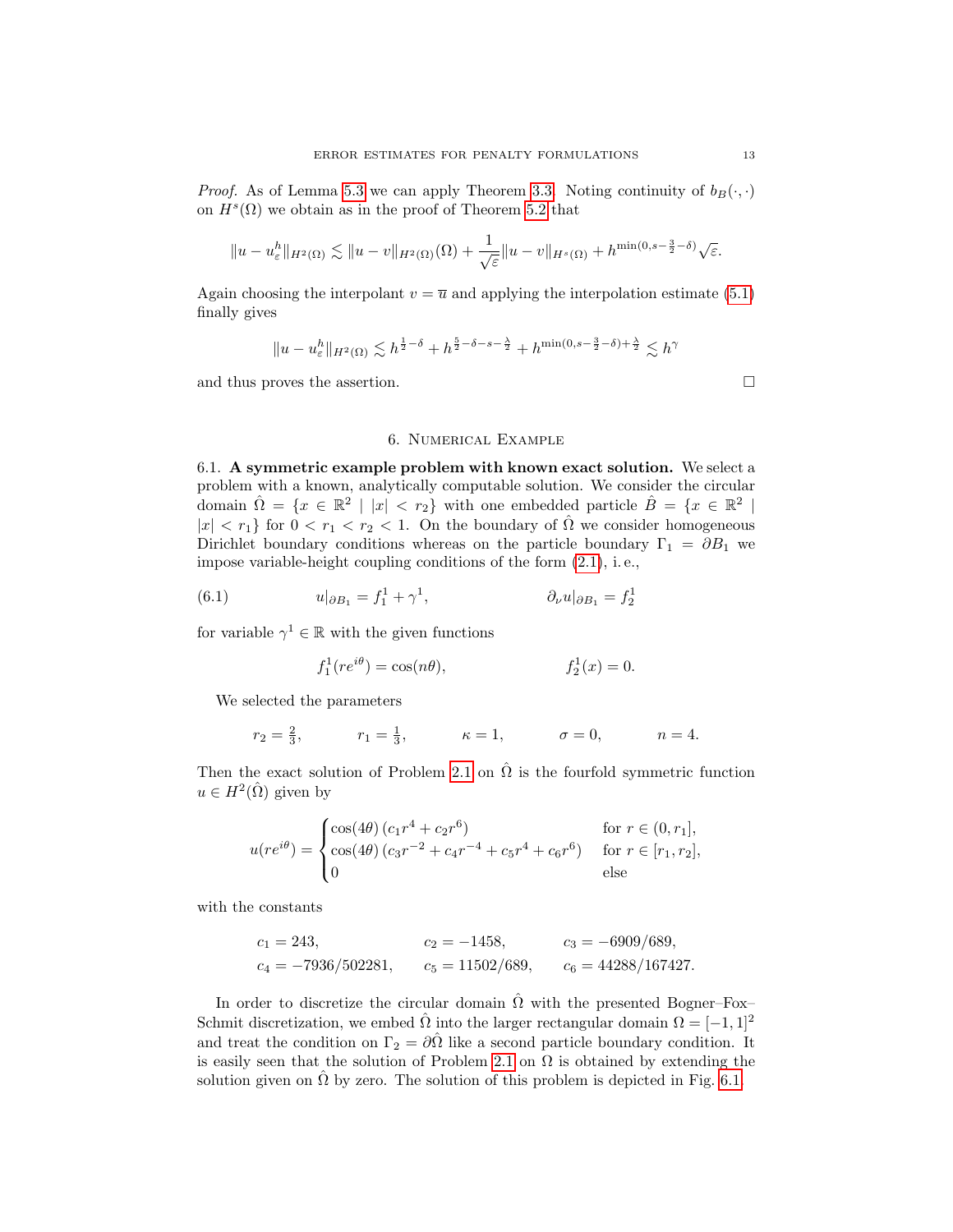

<span id="page-13-2"></span>FIGURE 6.1. Exact solution of the symmetric example problem. Left: Top view. Right: Rendered 3D view.

<span id="page-13-0"></span>6.2. Discretization, quadrature, and error measurement. For the finite element discretization  $S_h \subseteq H_0^2(\Omega)$  we divide  $\Omega$  into uniform squares with edges of length  $h$  and equip the resulting grid with a Bogner–Fox–Schmit finite element basis. The boundary conditions over  $\partial\Omega$  are enforced by setting the corresponding degrees of freedom to zero while the boundary conditions over the  $\Gamma_i$  are replaced by penalized constraints. The resulting soft curve problem with penalized curve constraints is then given by [\(5.4\)](#page-9-0) while the soft bulk problem with penalized bulk constraints is given by [\(5.6\)](#page-9-1) where the area of the virtual second particle is now given by  $B_2 = \Omega \setminus \overline{\Omega}$ .

We note that we drop the projection for the constraints on  $\Gamma_2$  and  $B_2$  because we do not allow variable height there. While our analysis is only formulated in terms of the variable-height constraints incorporated using projections, this is in fact no limitation, since all arguments directly carry over to the case without these projections.

Since the assembly of the bilinear forms  $b_{\Gamma}^{i}(\cdot,\cdot)$  and  $b_{B}(\cdot,\cdot)$  involve integrals over the curves  $\Gamma_i$  or the nontrivial domains  $B_i$ , respectively, we briefly mention how these can be approximated. Integrals over full grid cells are evaluated exactly using standard tensor Gaussian quadrature rules. For quadrature over the  $\Gamma_i$  we use a trigonometric Gauss quadrature as described in [\[7\]](#page-19-9) which in our case is both exact for integration of finite element functions and for integration of  $u$ . Integrals over the non-rectangular domains  $B_i$  are approximated using the local parameterization quadrature method introduced in [\[16\]](#page-19-10), which is no longer exact.

The discretization error is measured in terms of the norm  $\|\Delta(u_{\varepsilon}^h - u)\|_{L^2(\Omega)}$ on  $H_0^2(\Omega)$ . It is important to note that the error cannot be computed accurately by simple quadrature over the grid elements, because  $u$  is not smooth across the  $\Gamma_i$ . Instead we split the integration into the subdomains  $B_1, B_2 = \Omega \setminus \hat{\Omega}$ , and  $\Omega \setminus (B_1 \cup B_2)$  where we apply the quadrature rules described above.

<span id="page-13-1"></span>6.3. Results for the soft curve formulation. In case of the soft curve formulation we expect convergence with order  $O(h^{\frac{1}{2}})$  due to Theorem [5.2](#page-10-1) if the penalty parameters are chosen suitably. For the numerical examples we selected penalty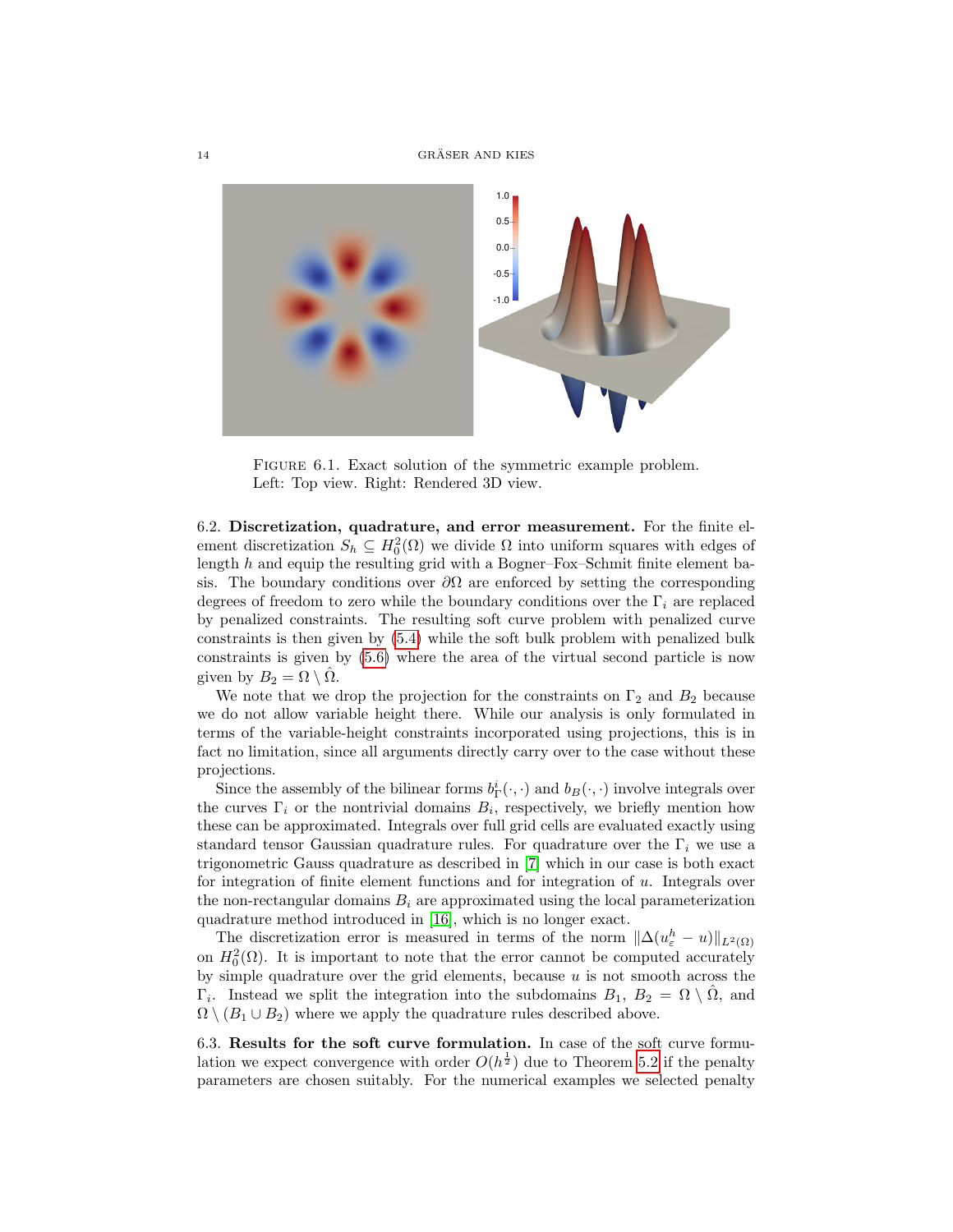

<span id="page-14-2"></span>FIGURE 6.2. Errors for the soft curve formulation for  $\lambda = 1, \lambda = 2$ , and  $\lambda = 3$  (from left to right) over the grid size  $h = 1/N$  for  $N = 8, \ldots, 75.$ 

parameters  $\varepsilon = (ch^{\lambda_1}, ch)$  with  $\lambda_1 \in [1, 3]$  according to Theorem [5.2.](#page-10-1) The constant was fixed to be  $c = 10^{-3}$ .

Figure [6.2](#page-14-2) shows the behavior of the discretization error over the mesh size  $h$ for uniform grids and penalty parameters with  $\lambda_1 \in \{1, 2, 3\}$ . In accordance with Theorem [5.2](#page-10-1) we observe convergence of at least order  $O(h^{\frac{1}{2}})$ . While the observed rate seems to behave like  $O(h^{\frac{1}{2}})$  for  $\lambda_1 \in \{2,3\}$  it seems that the rate is slightly better for  $\lambda_1 = 1$ . A possible explanation for this observation is that the error contribution for the term  $\|\cdot\|_{b_1}$  in the proof of Theorem [5.2](#page-10-1) can be improved by smaller values of  $\lambda_1$ . However, this does not lead to a better theoretical bound due to other dominating terms.

<span id="page-14-0"></span>6.4. Results for the soft bulk formulation. Because we use uniform grids and do not refine with regard to the geometry of the  $\Gamma_i$  we lose control over the inverse estimate assumption [\(5.7\)](#page-11-0). Thus we cannot prove condition [\(3.3\)](#page-5-5) in general. Assuming that [\(3.3\)](#page-5-5) still holds true, we could use Theorem [5.4](#page-11-1) in case of exact integration. However, as discussed above, we only approximate integrals using the quadrature from [\[16\]](#page-19-10). If this is accurate enough, we can in view of the Strang-type result in Proposition [3.4](#page-6-1) expect convergence of order  $O(h^{\frac{1}{2}})$  when using  $\varepsilon = ch^{4-2s}$ and the penalty norm  $\|\cdot\|_{H^s(B_i)}$  for  $s \in [0,1]$ . For our numerical experiments we considered  $c = 10^{-3}$  and  $s \in \{0, 1\}.$ 

Figure [6.3](#page-15-0) shows the behaviour of the discretization error over the mesh size  $h$ for uniform grids and  $s \in \{0,1\}$ . Again the observed order is in accordance with the expected order  $O(h^{\frac{1}{2}})$ . However, especially for  $s = 1$  this is perturbed by strong oscillations. This is maybe due to the fact that the constant resulting from [\(3.3\)](#page-5-5) is not uniformly bounded and can strongly vary depending on how the curve  $\Gamma$ intersects mesh elements.

<span id="page-14-1"></span>6.5. A non-symmetric example problem. While the first example allowed to compute the exact solution due to its symmetry properties, we will now assess the discretization for a non-symmetric example with several particles but without known exact solution.

We consider the domain  $\Omega = [-1, 1]$  with homogeneous Dirichlet boundary conditions on  $\partial\Omega$  and we again select the parameters

$$
\kappa = 1, \qquad \sigma = 0.
$$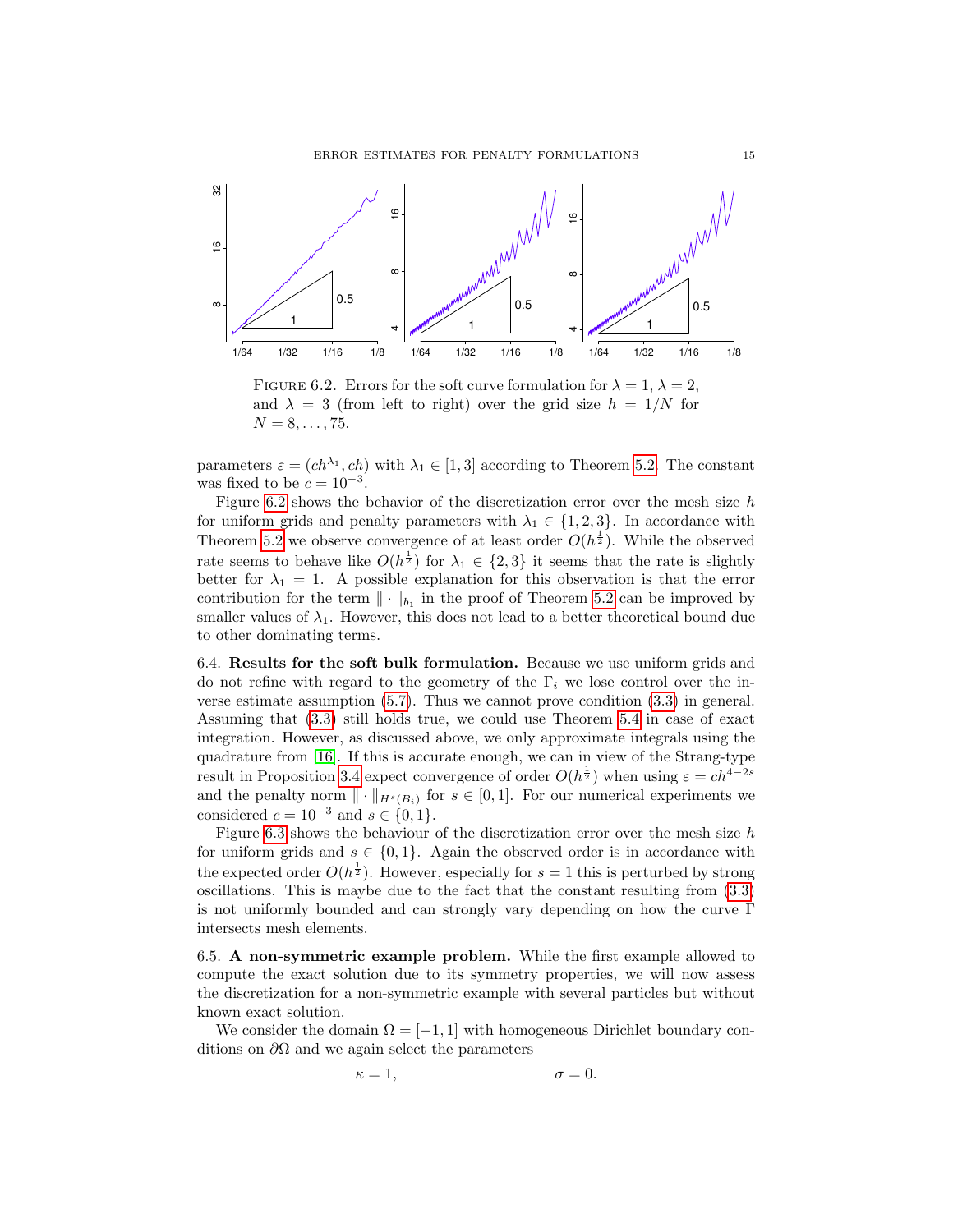

<span id="page-15-0"></span>FIGURE 6.3. Errors for the soft bulk formulation for  $s = 0$  and  $s = 1$  (from left to right) over the grid size  $h = 1/N$  for  $N =$  $8, \ldots, 75.$ 



<span id="page-15-1"></span>FIGURE 6.4. Solution of the non-symmetric example problem. Left: Top view. Right: Rendered 3D view.

This time we consider four elliptical particles embedded non-symmetrically into the membrane domain  $\Omega$ . The ellipses' major and minor axes have length 0.4 and 0.2, respectively. Their positions and orientations are depicted in Figure [6.4.](#page-15-1)

Regarding the particle–membrane coupling conditions we assume that all particles have a constant height profile  $f_1^i = 0$  and a constant slope  $f_2^i$  varying for different particles. More precisely, we use

$$
f_2^1 = 1,
$$
  $f_2^2 = 1,$   $f_2^3 = -1,$   $f_2^4 = -1.$ 

The solution resulting from that setup is depicted in Fig. [6.4.](#page-15-1)

Since we do not know the exact solution for this problem we estimate the error by comparing our discrete solutions to a reference solution computed on a finer grid. We computed the solutions for the different problem formulations on uniform grids with mesh size  $h = 2^{-k}$  for  $k = 3, \ldots, 6$  while the reference solution was computed on a uniform grid with mesh size  $h = 2^{-8}$  using the soft curve formulation with  $\varepsilon = 10^{-3}(h^3, h).$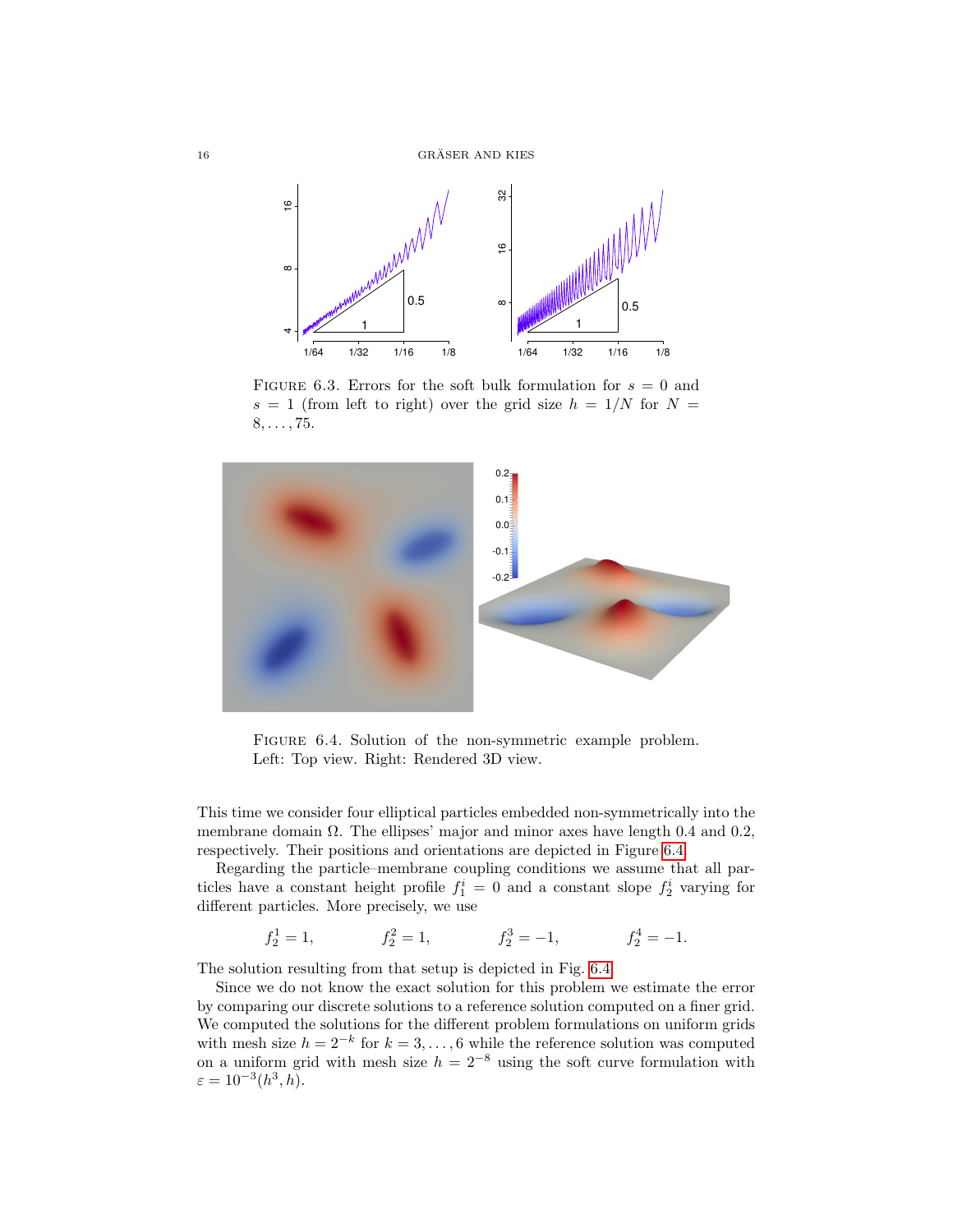

<span id="page-16-2"></span>FIGURE 6.5. Errors for the soft curve formulation for  $\lambda = 1, \lambda = 2$ , and  $\lambda = 3$  (from left to right) over the grid sizes  $h = 2^{-k}$ ,  $k =$  $3, \ldots, 6$ .

The (approximate) discretization errors for soft curve and soft bulk formulation are shown in Figure [6.5](#page-16-2) and Figure [6.6,](#page-17-0) respectively. As before we used  $\varepsilon = (ch^{\lambda}, ch)$ with  $\lambda \in \{1, 2, 3\}$  for the soft curve formulation and  $\varepsilon = ch^{4-2s}$  with  $s \in \{0, 1\}$  for the soft bulk formulation. In both cases we selected  $c = 10^{-3}$ .

For the soft bulk formulation the projection  $P_B$  may lead to a densely populated matrix for those degrees of freedom located inside of the particles. To avoid the resulting computational effort for  $s = 1$  we used the  $H^1(B_i)$ -norm in the form

$$
||v||_{H^1(B_i)}^2 = ||\nabla v||_{L^2(B_i)}^2 + \left(\int_{B_i} v \, dx\right)^2.
$$

Then the penalty term that incorporates the  $H^1(B_i)$ -projections takes the form

$$
b_B(w, v) = (\nabla w, \nabla v)_{L^2(B)},
$$

which results in a sparse matrix again.

For both formulations, soft curve and soft bulk, we again observe the expected order of convergence, namely  $O(h^{\frac{1}{2}})$ . Note that we restricted the mesh size  $h = 2^{-k}$ to powers of two in this example to simplify comparison with the reference solution. Furthermore, in the case of soft bulk constraints with  $s = 0$  we were not able to carry out the computations for  $h = 2^{-6}$  due to hardware restrictions. This explains the much smaller number of data points in the plots.

## 7. Acknowledgements

<span id="page-16-0"></span>This research has been funded by Freie Universität Berlin and was carried out in the associated project AP1 "Particles in lipid bilayers" of the CRC 1114 "Scaling Cascades in Complex Systems".

# 8. Appendix

<span id="page-16-1"></span>*Proof of Lemma [4.3.](#page-7-4)* Let  $u_1 := u|_{\Omega_B}$  and  $u_2 := u|_B$  as well as  $\Omega_1 := \Omega_B$  and  $\Omega_2 :=$ B. Define  $\varphi_\alpha(x,y) := \frac{|D^\alpha u(x)-D^\alpha u(y)|^2}{\|x-y\|^{2s+2}}$ . For  $s \in (0, \frac{1}{2})$  the Sobolev–Slobodeckij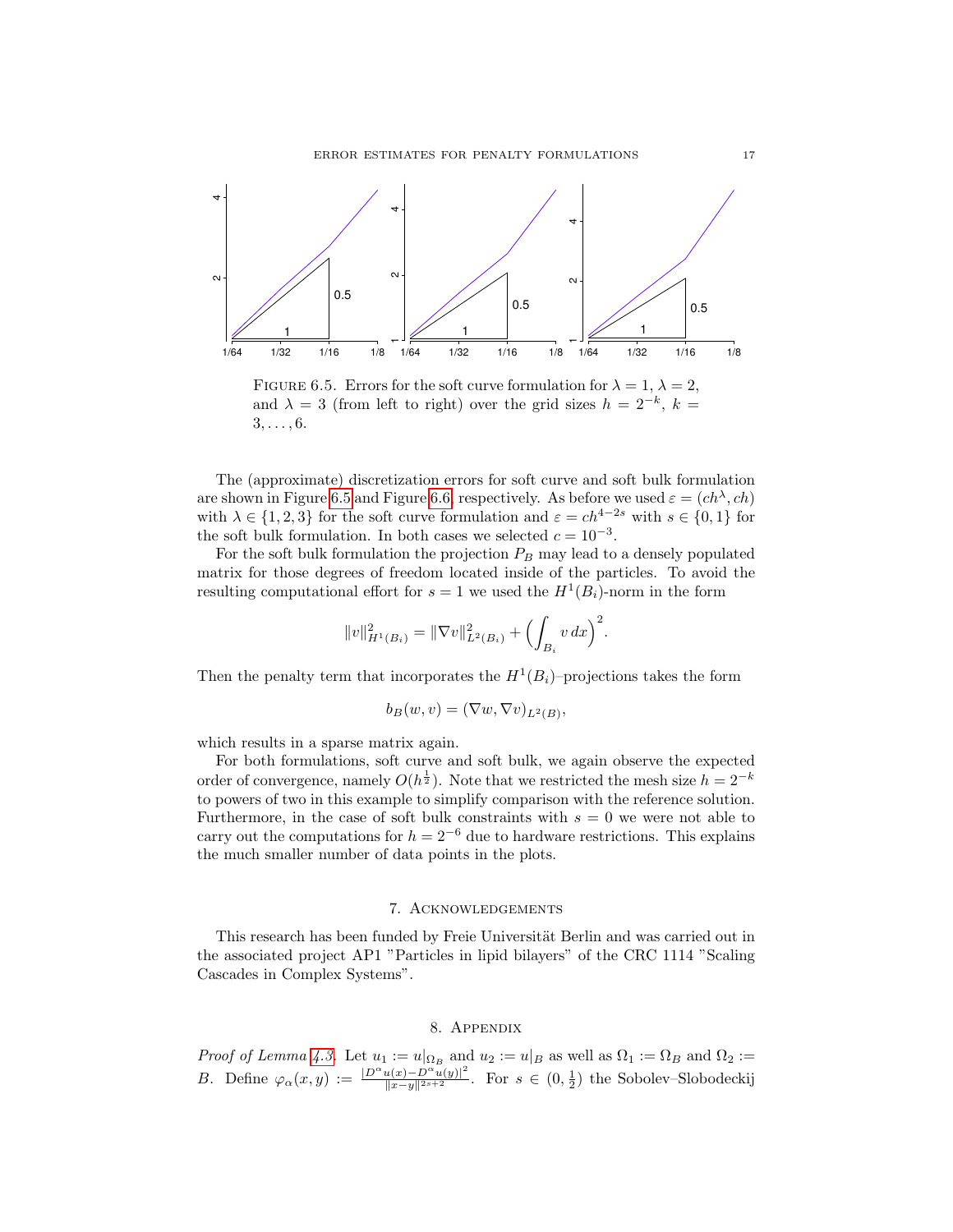

<span id="page-17-0"></span>FIGURE 6.6. Errors for the soft bulk formulation for  $s = 0$  over the grid sizes  $h = 2^{-k}$ ,  $k = 3, 4, 5$  and  $s = 1$  over the grid sizes  $h = 2^{-k}, k = 3, \ldots, 6$  (from left to right).

norm of  $u$  is given by

$$
||u||_{H^{2+s}(\Omega)}^2 = ||u||_{H^2(\Omega)}^2 + \max_{|\alpha|=2} ||D^{\alpha}u||_{H^s(\Omega)}^2
$$
  
= 
$$
||u||_{H^2(\Omega)}^2 + \max_{|\alpha|=2} \int_{\Omega \times \Omega} \varphi_\alpha(x, y) d(x, y).
$$

Splitting the domain of integration yields

$$
\int_{\Omega \times \Omega} \varphi_{\alpha}(x, y) d(x, y) = ||D^{\alpha} u_1||_{H^s(\Omega_1)}^2 + ||D^{\alpha} u_2||_{H^s(\Omega_2)}^2 + 2 \int_{\Omega_1 \times \Omega_2} \varphi_{\alpha}(x, y) d(x, y).
$$

Using the layercake principle we write

$$
\int_{\Omega_1 \times \Omega_2} \varphi_\alpha(x, y) = \int_0^\infty \left| \{ (x, y) \in \Omega_1 \times \Omega_2 \mid \varphi_\alpha(x, y) \ge t \} \right| \, \mathrm{d}t.
$$

By the assumptions from Section [2](#page-2-0) it holds that  $\Omega_1$  and  $\Omega_2$  are Lipschitz domains. By virtue of the Sobolev imbedding theorems we conclude  $u_i \in C^2(\overline{\Omega_1})$ , see for ex-ample [\[1,](#page-18-6) Theorem 5.4]. Consequently, the constant  $C := \max_{|\alpha|=2} \sup_{\Omega_1 \times \Omega_2} |D^{\alpha} u_1(x) D^{\alpha}u_2(y)|^2 \in \mathbb{R}_{>0}$  exists and thus the implication

$$
\frac{|D^\alpha u(x)-D^\alpha u(y)|^2}{\|x-y\|^{2s+2}}\geq t\implies \|x-y\|\leq C^{\frac{1}{2s+2}}t^{-\frac{1}{2s+2}}=:\widetilde Ct^{-\frac{1}{2s+2}}
$$

holds for all  $(x, y) \in \Omega_1 \times \Omega_2$ . Let  $\Gamma := \partial \Omega_1 \cap \partial \Omega_2$ . From

$$
\left| \left\{ (x,y) \in \Omega_1 \times \Omega_2 \mid \|x - y\| \le \widetilde{C} t^{-\frac{1}{2s+2}} \right\} \right| \le 4|\Gamma|(\widetilde{C} t^{-\frac{1}{2s+2}})(\widetilde{C} t^{-\frac{1}{2s+2}})^2 =: \widetilde{C} t^{\frac{-3}{2s+2}}
$$
 we infer

we infer

$$
\int_0^\infty \left| \left\{ (x, y) \in \Omega_1 \times \Omega_2 \mid \varphi_\alpha(x, y) \ge t \right\} \right| \, \mathrm{d}t
$$
  
\n
$$
\le |\Omega|^2 + \int_1^\infty \left| \left\{ (x, y) \in \Omega_1 \times \Omega_2 \mid \varphi_\alpha(x, y) \ge t \right\} \right| \, \mathrm{d}t
$$
  
\n
$$
\le |\Omega|^2 + \int_1^\infty \hat{C} t^{\frac{-3}{2s+2}} \, \mathrm{d}t.
$$

This expression is finite for  $s < \frac{1}{2}$ . This implies  $u \in H^{2+\frac{1}{2}-\delta}(\Omega)$  for all  $\delta > 0$  as was to be shown.  $\hfill \square$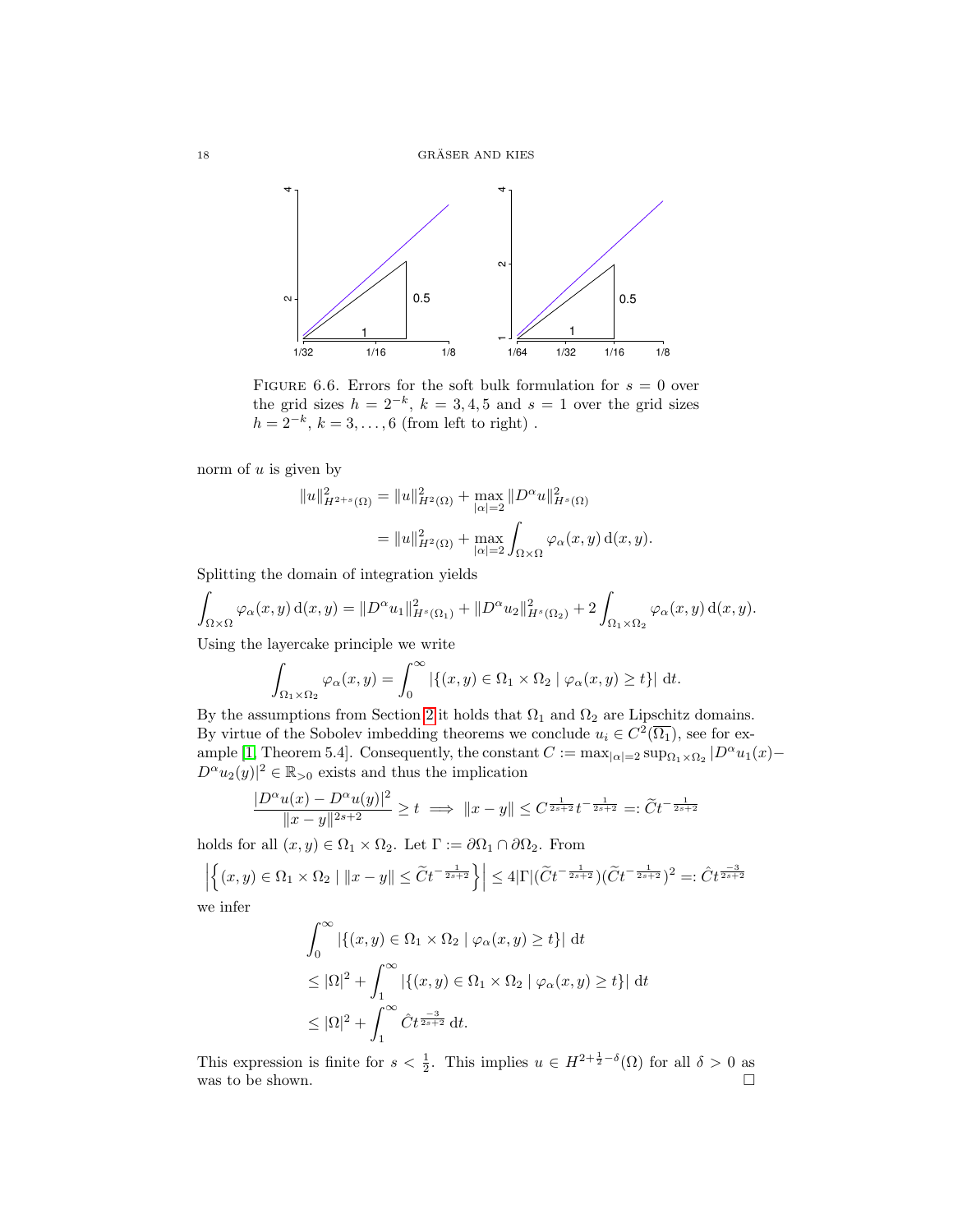*Proof of Proposition [3.4.](#page-6-1)* For brevity we define  $\tilde{u} := \tilde{u}_\varepsilon^X$  and assume without loss of generality that  $\varepsilon = (\varepsilon)$ . of generality that  $\varepsilon = (\varepsilon_i)_{i=1,\dots,m} \le 1$  holds component-wise. Let  $v \in X$  and define  $\widetilde{w} := v - \widetilde{u}$ . We have by  $(3.10)$ 

$$
\begin{split} \left\|\tilde{w}\right\|_{a_{\varepsilon}}^{2}&=\left\|\tilde{w}\right\|_{a}^{2}+\sum_{i=1}^{m}\frac{1}{\varepsilon_{i}}\left\|\tilde{w}\right\|_{b_{i}}^{2}\\ &\leq\left\|\tilde{w}\right\|_{a}^{2}+\sum_{i=1}^{m}\frac{1}{\varepsilon_{i}}\left\|\tilde{w}\right\|_{\tilde{b}_{i}}^{2}+\sum_{i=1}^{m}\frac{c_{i}}{\varepsilon_{i}}\left\|\tilde{w}\right\|^{2}.\end{split}
$$

Using the continuity of a, the coercivity of  $\tilde{a}_{\varepsilon}$  and  $\varepsilon \leq 1$  this leads to the inequality

<span id="page-18-8"></span>(8.1) 
$$
\|\widetilde{w}\|_{a_{\varepsilon}}^2 \leq \left(\frac{\|a\|}{\widetilde{\alpha}} + 1 + \sum_{i=1}^m \frac{c_i}{\varepsilon_i \widetilde{\alpha}}\right) \|\widetilde{w}\|_{\widetilde{a}_{\varepsilon}}^2.
$$

On the other hand we have the equality

$$
\|\widetilde{w}\|_{\widetilde{a}_{\varepsilon}}^2 = \widetilde{a}_{\varepsilon}(v, \widetilde{w}) - \widetilde{a}_{\varepsilon}(\widetilde{u}, \widetilde{w}) + \ell_{\varepsilon}(\widetilde{w}) - a_{\varepsilon}(u, \widetilde{w}) + a_{\varepsilon}(v, \widetilde{w}) - a_{\varepsilon}(v, \widetilde{w})
$$

which by application of [\(3.9\)](#page-6-3), Cauchy–Schwarz inequality, coercivity of  $a_{\varepsilon}$ , definition of  $\widetilde{a}_{\varepsilon}$  and  $\widetilde{\ell}_{\varepsilon}$  and  $\varepsilon \leq 1$  yields

<span id="page-18-7"></span>
$$
\|\widetilde{w}\|_{\widetilde{a}_{\varepsilon}}^{2} = a_{\varepsilon}(v - u, \widetilde{w}) + (\widetilde{a}_{\varepsilon} - a_{\varepsilon})(v, \widetilde{w}) + (\ell_{\varepsilon} - \widetilde{\ell}_{\varepsilon})(\widetilde{w})
$$
  
\n
$$
\leq \|v - u\|_{a_{\varepsilon}} \|\widetilde{w}\|_{a_{\varepsilon}}
$$
  
\n
$$
+ \frac{(\widetilde{a} - a)(v, \widetilde{w}) + \sum_{i=1}^{m} \frac{1}{\varepsilon_{i}} (\widetilde{b}_{i} - b_{i})(u - v, \widetilde{w}) + (\ell - \widetilde{\ell})(\widetilde{w})}{\sqrt{\alpha} \|\widetilde{w}\|} \|\widetilde{w}\|_{a_{\varepsilon}}
$$

Then from the triangle inequality and [\(8.2\)](#page-18-7) inserted into [\(8.1\)](#page-18-8) we get

$$
||u - \widetilde{u}||_{a_{\varepsilon}} \le ||u - v||_{a_{\varepsilon}} + ||v - \widetilde{u}||_{a_{\varepsilon}}
$$
  
\n
$$
\le ||u - v||_{a_{\varepsilon}} + \left(\frac{||a||}{\widetilde{\alpha}} + 1 + \sum_{i=1}^{m} \frac{c_i}{\varepsilon_i \widetilde{\alpha}}\right) \cdot \left(||v - u||_{a_{\varepsilon}} + \frac{(\widetilde{a} - a)(v, \widetilde{w}) + \sum_{i=1}^{m} \frac{1}{\varepsilon_i} (\widetilde{b}_i - b_i)(u - v, \widetilde{w}) + (\ell - \widetilde{\ell})(\widetilde{w})}{\sqrt{\alpha} ||\widetilde{w}||}\right)
$$

which proves the statement by taking the infimum over all  $v \in X$  and replacing  $\widetilde{w} = v - \widetilde{u}$  by the supremum over all  $w \in X$ .

## <span id="page-18-0"></span>**REFERENCES**

- <span id="page-18-6"></span>[1] R.A. Adams. Sobolev Spaces. Pure and applied mathematics. Academic Press, 1975.
- <span id="page-18-2"></span>[2] I. Babuška. The finite element method with penalty.  $Math.$   $Comp., 27(1):221-228, 1973.$
- <span id="page-18-1"></span>[3] A. H. Bahrami, M. Raatz, J. Agudo-Canalejo, R. Michel, E. M. Curtis, C. K. Hall, M. Gradzielski, R. Lipowsky, and T. R. Weikl. Wrapping of nanoparticles by membranes. Advances in Colloid and Interface Science, 208:214–224, 2014. Special issue in honour of Wolfgang Helfrich.
- <span id="page-18-3"></span>[4] John W. Barrett and Charles M. Elliott. Finite element approximation of the Dirichlet problem using the boundary penalty method. Numer. Math., 49(4):343–366, 1986.
- <span id="page-18-4"></span>[5] H. Blum and R. Rannacher. On the Boundary Value Problem of the Biharmonic Operator on Domains with Angular Corners. Preprint: Sonderforschungsbereich Approximation und Mathematische Optimierung in einer Anwendungsbezogenen Mathematik. SFB 72, 1980.
- <span id="page-18-5"></span>[6] Philippe G. Ciarlet. The Finite Element Method for Elliptic Problems. North-Holland, Amsterdam, 1978.